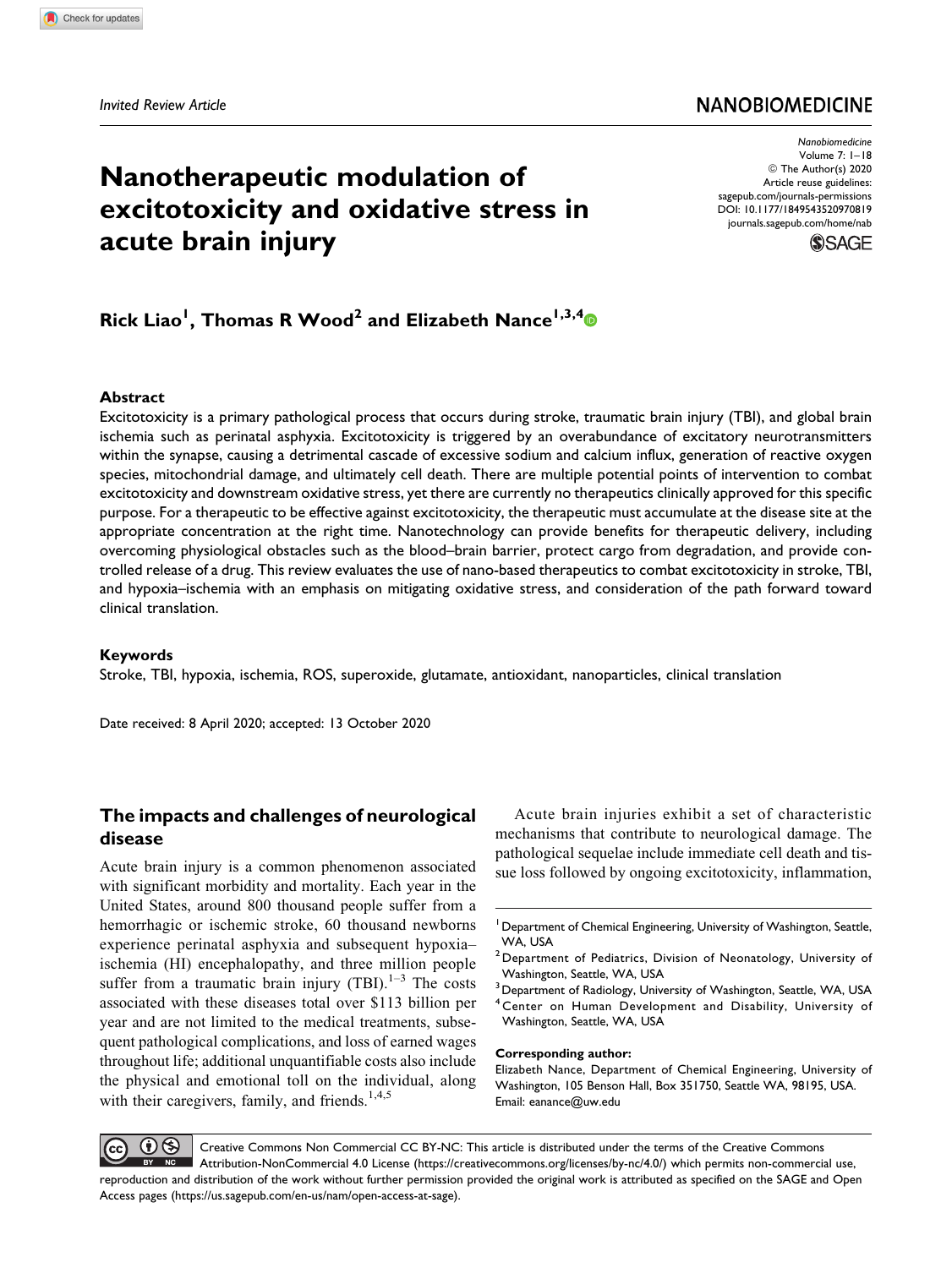and oxidative stress. $6,7$  Excitotoxicity is the pathological process of neuronal death due to dysregulated neuronal overstimulation by excitatory amino acids (EAAs) such as glutamate. Excitotoxicity leads to oxidative stress, where an excess of reactive oxygen species (ROS) exhausts native antioxidant systems. Understanding the etiology of neurological disease progression, especially the role of excitotoxicity and oxidative stress, is essential for determining ideal points of intervention for the development and implementation of effective therapeutics.

There have been extensive efforts in the fundamental sciences of pathology, immunology, and neuroscience to expand knowledge of excitotoxic neuronal death to elucidate key stages of intervention. Promising candidates include natural antioxidant, inorganic antioxidantmimetic, and growth factor therapeutics, among others. However, developing a successful therapeutic requires a drug that not only has biochemical efficacy, but also effectively accumulates at the target site at therapeutic concentrations. In neurological disease, free drugs often fail to reach the target site due to *in vivo* degradation, systemic clearance mechanisms, and the barrier properties of the neurovascular unit.<sup>8</sup> Consequently, despite the research progress achieved, there are currently no approved therapeutics for targeting excitotoxicity or its direct sequelae after acute neurological injury. Nanotechnology can be leveraged to help overcome each of the aforementioned delivery obstacles to the brain. By conjugating drugs to nanoparticle surfaces, encapsulating drugs within nanoparticles, or utilizing materials with intrinsic therapeutic effects in nanoparticle form, nanoparticle therapeutics can stabilize labile free drugs and traverse steric obstacles to reach diseased sites.<sup>8</sup> Here, we provide an overview of the relevant disease mechanisms and points of intervention in excitotoxicity and subsequent oxidative stress including the advantages of nanotechnology, a summary of nanotherapeutic progress achieved thus far with a focus on in vivo work, and research strategies to implement for effective clinical translation.

### **Mechanisms of excitotoxicity in acute brain injury**

Glutamate is the major excitatory neurotransmitter in the central nervous system (CNS), responsible for the sense of sight, smell, taste (umami), nociception, and hearing, as well as the more complex processes of memory formation and learning.<sup>9</sup> During neuronal activity, vesicles containing neurotransmitters in the presynaptic neuron merge with the membrane, expelling their contents, namely glutamate, into the synaptic cleft. $10$  Glutamate then rapidly diffuses across the synapse to bind to ionotropic glutamate receptors (iGluRs) on the postsynaptic neuron, eliciting an influx of sodium, which triggers an action potential that propagates down the neuron, forming the basis of neuronal communication.<sup>9</sup> Astrocytic end feet enveloping the synapse rapidly

uptake glutamate to recycle back to the presynaptic neuron to replenish vesicular stores. $11$  Upon neuronal excitation, calcium also influxes and binds to post synaptic density protein 95 (PSD-95) to initiate the recruitment of neuronal nitric oxide synthase (nNOS) and production of nitric oxide  $(NO)$ .<sup>12</sup> NO then activates the nicotinamide adenine dinucleotide phosphate oxidase (NOX) complex that generates superoxide radical anion (SOX,  $O_2$ <sup>-</sup>).<sup>13</sup>

In acute brain injury, a number of pathological processes result in excitotoxicity depending on the nature of the insult. During stroke and HI, asphyxiation reduces ATP production leading to sodium/potassium ATPase pump failure and subsequent anoxic depolarization-induced glu $t$ amate release.<sup>14</sup> Under hypoxia, as cells switch to lactic acid production and undergo acidosis, ATP generation further decreases, inhibiting ATP-dependent astrocytic glutamate uptake.<sup>15</sup> In TBI, direct trauma induces immediate necrotic death of neurons and glia resulting in neuronal release of their glutamate stores, and subsequent dysregulation of cerebral blood flow leading to similar energy deficits as occurs in stroke and  $\overline{H}$ .<sup>16,17</sup> Once blood flow returns after a hypoxic event, reperfusion injury may exacerbate neuronal damage.<sup>18</sup> Regardless of the injury, excessive synaptic glutamate accumulation causes excitotoxicity.<sup>12,19</sup> Substantially elevated intracellular glutamate, ROS, and calcium levels lead to cell death, increased glutamate release from dying neurons, and propagation of excitotoxicity.12,20

Mitochondria play a prominent role in excitotoxicity, oxidative stress, and cell death processes due to energy, calcium, and ROS dynamics. $21$  During excitotoxicity, mitochondria uptake excess cytosolic calcium and produce high concentrations of SOX during mitochondrial respiration in response to excitatory postsynaptic currents.<sup>22</sup> NOX-derived SOX triggers even greater SOX production from mitochondria.23–26 SOX mediates mitochondrial damage, resulting in electron transport chain failure as well as reverse electron transport leading to greater SOX production.<sup>23</sup> Other sources of SOX include production by xanthine oxidase or invading neutrophils during reperfusion, monoamine oxidase, and uncoupled nNOS by SOX oxidation of the nNOS cofactor tetrahydrobiopterin.<sup>18,27–30</sup> Abundant SOX reacts with NO to form peroxynitrite, which can cause lipid peroxidation, protein deactivation, DNA mutation, and poly(ADP ribose) polymerase (PARP) activation.31,32 High intracellular calcium and SOX levels lead to extensive mitochondrial fission and mitochondrial permeability transition pore (mPTP) formation.<sup>22,33</sup> The exact mechanism of mPTP formation remains to be elucidated, but ROS contributes several roles.<sup>34-36</sup> mPTP formation results in burst release of SOX, calcium, and other necrosis and apoptosis effectors into the cytosol. $37$  Mitochondrial burst release of SOX further induces NOX SOX production and neighboring mitochondrial stress, reducing mitochondrial antioxidant functions and creating a reinforcing cycle.23,38 As excitotoxicity, ROS generation, and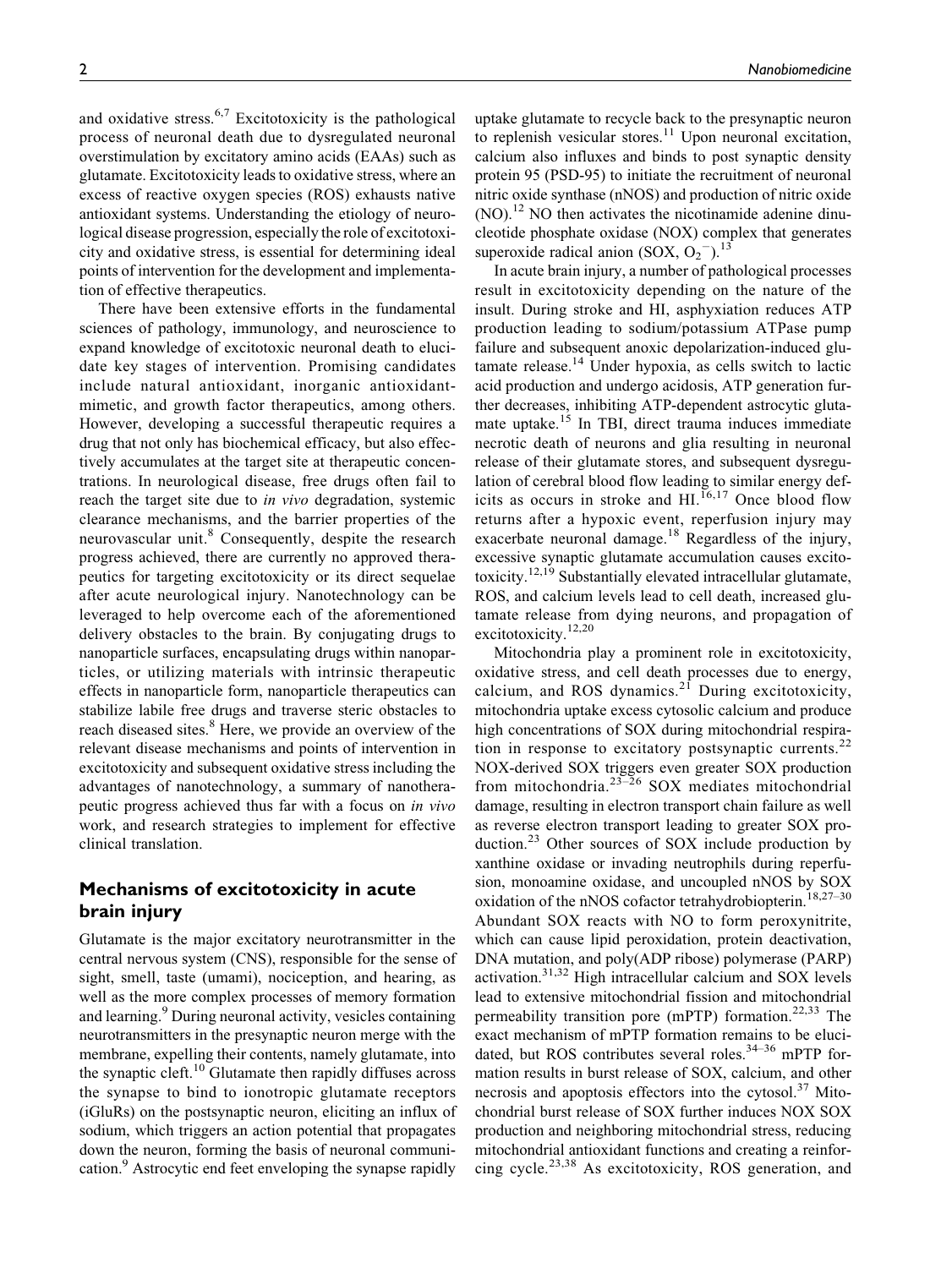mPTP formation are intimately linked to death processes, ROS scavenging is a promising therapeutic strategy after acute brain injury.

After acute neurological injury, a number of neuroinflammatory processes occur both alongside and due to excitotoxicity. Oxidative stress plays a prominent role in neuroinflammation as well. SOX generated from NOX and subsequent oxidation to hydrogen peroxide  $(H_2O_2)$  elicit microglial proliferation and other downstream inflammatory signaling pathways.<sup>39,40</sup> For instance, in perinatal asphyxia models, HI induces both excitotoxic neuronal death as well as neuroinflammatory microglial proliferation.<sup>41</sup> Inflammation can in turn cause further delayed excitotoxicity, as occurs in depression and Parkinson's disease.<sup>42,43</sup> Therefore, therapies that manage oxidative stress seen after acute neurological injury have the combined promise of alleviating excitotoxicity as well as neuroinflammation. An in-depth discussion of neuroinflammation is beyond the scope of this review, and we refer readers to other reviews.44–46 Figure 1 illustrates the major processes of excitotoxicity along with therapeutic points of intervention, while Table 1 introduces promising therapeutic candidates at these points of intervention and the potential benefits that nanotechnology can provide.

### **Therapeutic requirements for overcoming CNS barriers**

To combat oxidative stress in excitotoxicity, a therapeutic must perform its biochemical function of scavenging ROS or inhibiting ROS generation but also be capable of reaching the diseased area. The mammalian body is highly efficient in the clearance of foreign substances. The kidneys readily filter out molecules smaller than 5–10 nm, while the liver metabolizes any molecule above 200 nm before reaching the brain.<sup>69</sup> Therapeutics also require an inert nearneutral surface charge to avoid non-specific adsorption to circulating serum proteins, extracellular matrix components, or cell membranes.<sup>70</sup> Without an inert surface, therapeutics can readily be opsonized for digestion by resident macrophages within many organs.<sup>71</sup> Furthermore, the in vivo microenvironment may affect drug stability with potential deactivation due to proteases, oxidation/reduction, hydrolysis, pH, and unfavorable binding. Therapeutic proteins are especially susceptible to rapid degradation from *in vivo* proteases.<sup>72–74</sup> Even after overcoming systemic clearance, a therapeutic must be capable of crossing the highly restrictive blood–brain barrier (BBB).<sup>75</sup> The BBB inhibits passage of all macromolecules such as proteins, and 98% of small molecule drugs.<sup>76</sup> However, in acute brain injuries such as stroke and TBI, there is some BBB breakdown, resulting in "leakiness" of the BBB to a wider range of molecules.<sup>77–79</sup> We refer readers to other reviews that cover how acute brain injury mediates BBB breakdown.<sup>78,80</sup> After admittance to the brain, a therapeutic must avoid expulsion by efflux transporters such as the Pglycoprotein, ATP-binding cassette, and solute carrier transporters, and then subsequently navigate the brain parenchyma to reach diseased areas.<sup>81,82</sup> Depending on the ultimate target, a therapeutic may also require a specific surface chemistry to undergo cell-type specific uptake.

#### **Application of nanoparticles and their therapeutic benefits**

Nanotechnology holds promise to both maintain therapeutic stability and overcome the barriers to brain delivery. There are a wide variety of nanoparticle platforms used for therapeutic delivery to the brain, including polymeric nanoparticles, liposomes, hydrogels, and dendrimers. Polymeric nanoparticles can provide controlled drug release, targeting capabilities, and prolonged drug action by protection from proteases, and have been shown to cross an intact or impaired BBB.<sup>72,83</sup> Nanoparticle size, shape, flexibility, and surface charge can be tailored to overcome steric clearance and non-specific binding to alter pharmacokinetics and improve brain accumulation.<sup>84–86</sup> With a dense poly(ethylene glycol) (PEG) coating, nanoparticles exhibit increased systemic circulation time by reducing interactions that lead to clearance and opsonization.<sup>75</sup> Densely-PEG coated nanoparticles up to 114 nm are also capable of diffusive and convective transport through the brain parenchyma.87,88 Drug-incorporation strategies include loading within nanoparticle matrices, cores, or lipophilic bilayers, or covalent conjugation to surface end groups.<sup>8</sup> To improve pharmacokinetics or cellular uptake, nanoparticles can also be further decorated with surface ligands or surfactants, while incorporation of biology-responsive materials can further specialize therapeutic delivery.<sup>83,89</sup> Incorporation of pH-sensitive groups can imbue nanoparticles with triggered release capabilities, only releasing drug when reaching the acidotic ischemic area, or when internalized within an acidic lysosome.<sup>90,91</sup> Similar strategies apply for attachment of protease-cleavable linkers and oxidation/reduction-sensitive bonds.<sup>92,93</sup> Superparamagnetic nanoparticles can also be guided to diseased tissue regions using magnetic resonance (MR).<sup>94</sup> Nanoparticles may also serve as biomarkers of disease, however, biomarker applications are outside the scope of this review and have been covered in other reviews.<sup>95,96</sup> By leveraging the benefits of nanoparticle drug delivery and understanding neurological disease processes at the biomolecular level, therapeutic agents can be better designed to combat excitotoxicity.

### **ROS scavenging antioxidant enzymeloaded nanoparticles**

Nanoparticles have been investigated for delivering therapeutics in in vivo models of stroke, TBI, and HI. One of the most promising enzyme therapeutic candidates is superoxide dismutase (SOD), a native antioxidant enzyme that converts SOX into  $H_2O_2$  and water. SOD-loaded polymeric poly(lactic-co-glycolic acid) (PLGA) nanoparticles reduced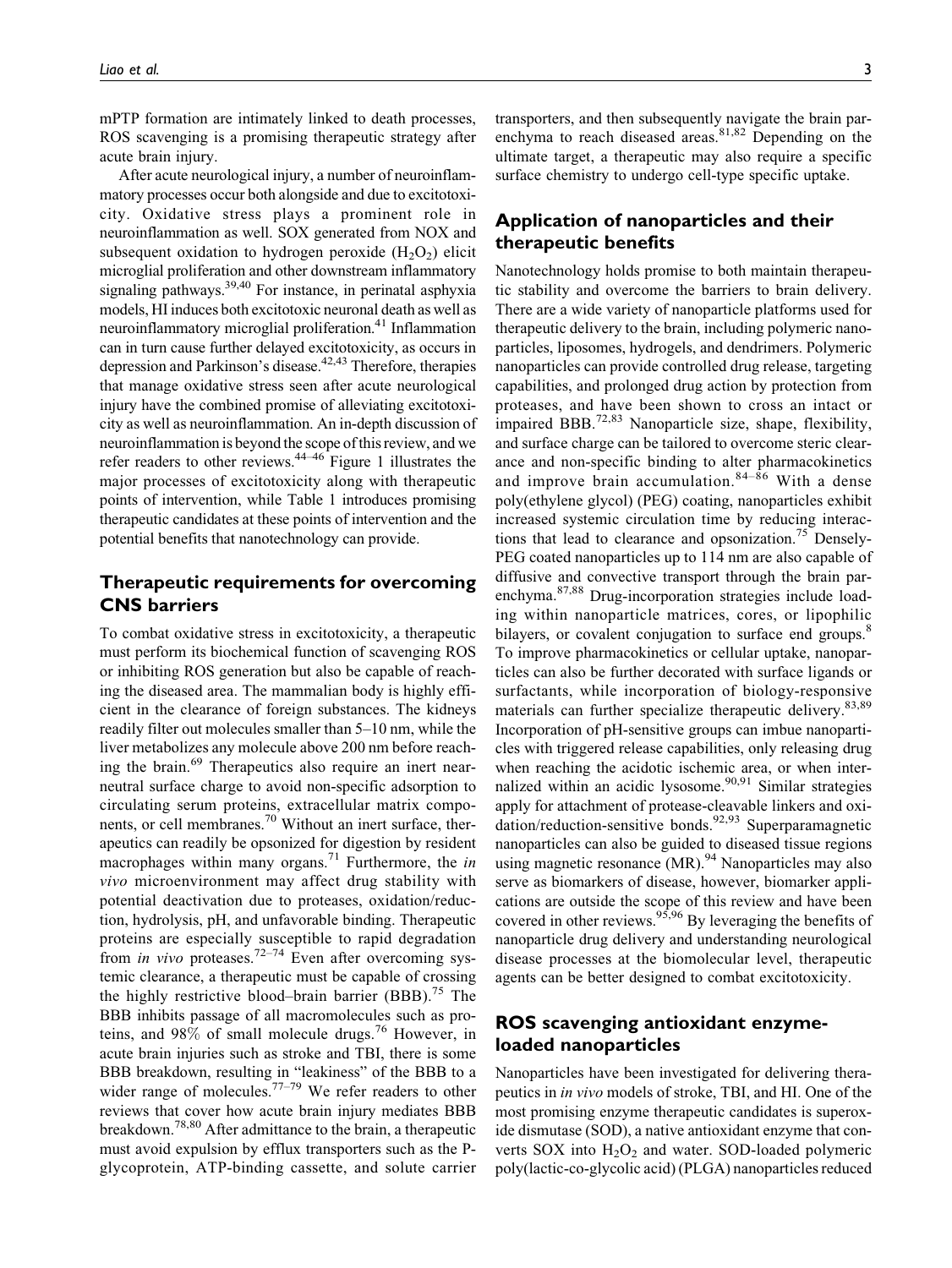

Figure 1. Schematic overview of excitotoxic and oxidative stress processes in acute brain injury with points of intervention (white hexagons labeled A–G) at the A) synapse and B) mitochondria, where the left side is healthy, and the right side is injured. Excessive glutamate concentrations in the synapse can lead to excitotoxicity through enhanced ionotropic glutamate receptor activation, sodium and calcium influx, and generation of NO and SOX. These processes amplify mitochondrial ROS stress, resulting in mitochondrial fragmentation and mPTP formation, and release of calcium, SOX, and apoptotic cell death effectors.

infarct volume by 65% in a middle cerebral artery occlusion (MCAO) rat model, compared to only a 25% reduction from free SOD alone.<sup>97</sup> While 0% of rats survived without treatment after 4 weeks, SOD-nanoparticle application resulted in 75% survival.<sup>98</sup> Similarly, Yun et al. evaluated SOD delivery in liposomes, polybutylcyanoacrylate (PBCA) nanoparticles, and PLGA nanoparticles in a mouse model

of multi-vessel ischemia (MVI). All three platforms resulted in 35–45% infarct volume reduction, with 50–60% reduction when conjugated with N-methyl-D-aspartic acid receptor 1 (NMDA-R1) antibodies.<sup>99</sup> The efficacy of SOD-loaded liposomes against bilateral common carotid artery occlusion (BCCAO) was also evaluated in gerbils, where treatment prevented a decrease in endogenous SOD levels and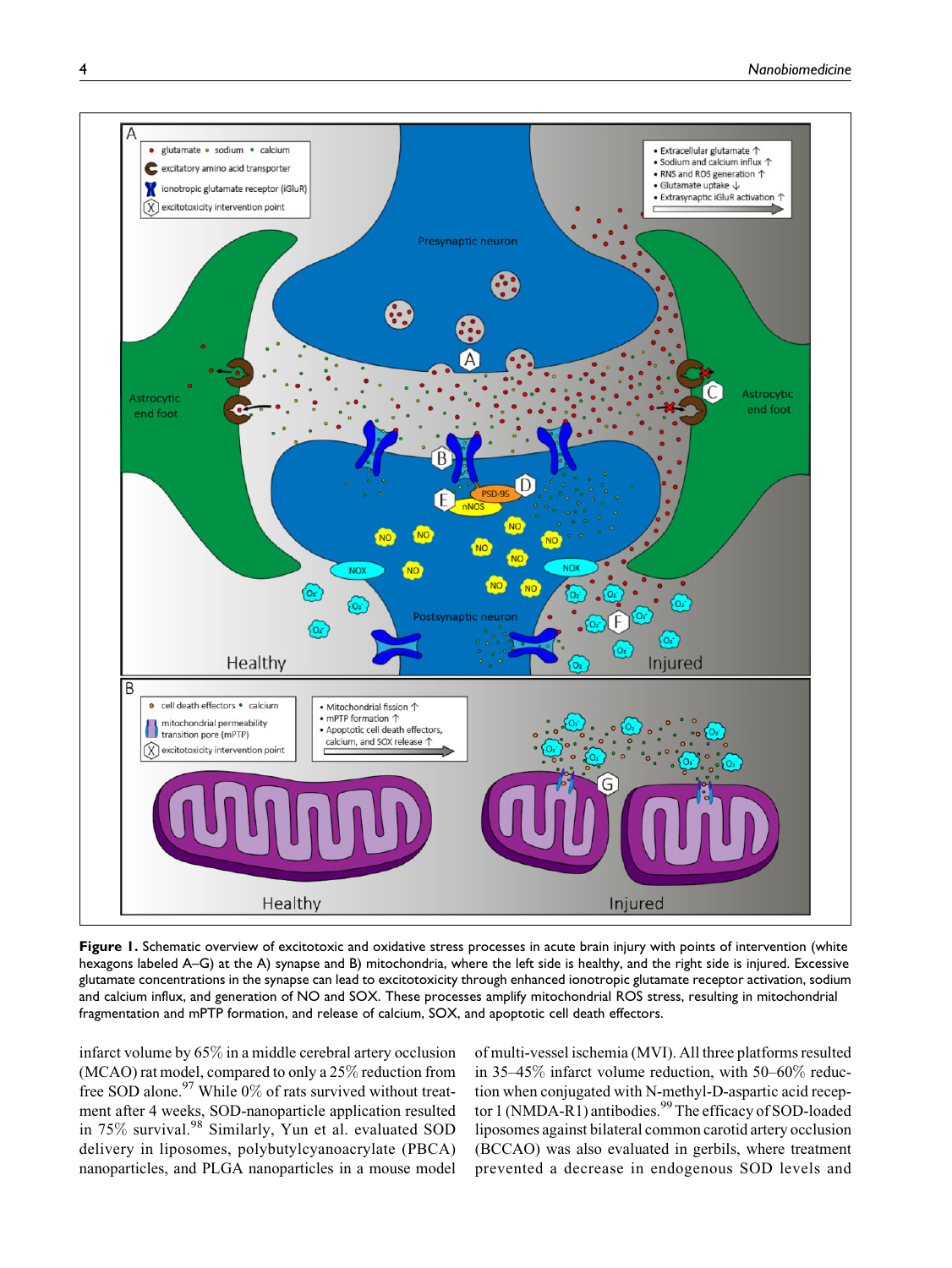| Acute injury time window (within hours) <sup>49</sup> Target site specific<br>Within 24 h, daily for 4 days* <sup>52</sup> ; 30 m, daily Target site specific<br>benefit<br>Acute injury time window (within hours) <sup>65</sup><br>Administration time after injury<br>$1h^{54}$ ; I h or 3h $^{55}$ ; immediately $^{56}$<br>15 m prior <sup>63</sup> ; 30 m prior <sup>64</sup><br>24 h, daily for 20 days <sup>47</sup><br>within 24h* <sup>61</sup> ; 15m <sup>62</sup><br>immediately <sup>58</sup><br>for 7 days <sup>35</sup><br>Precursor for NAD+, improve mitochondrial Immediately <sup>68</sup><br>Astrocytic EAAT2 expression upregulation<br>selfotel, aptiganel, eliprodil, licostinel,    N-methyl-D-aspartate (NMDA) receptor<br>gavestinel <sup>49</sup><br>Presynaptic glutamate release inhibitor<br>Improve mitochondrial bioenergetics<br>Xanthine oxidase inhibitor<br>iNOS and nNOS inhibitor<br>Mechanistic effect<br>PSD-95 inhibitor<br>bioenergetics<br>NOX inhibitor<br>Therapeutic candidates<br>nicotinamide riboside <sup>68</sup><br>2-iminobiotin <sup>57-60</sup><br>levetiracetam <sup>47,48</sup><br>Tat-NR2B9c <sup>54-56</sup><br>ceftriaxone <sup>50-53</sup><br>apocynin <sup>36,63,64</sup><br>allopurinol <sup>61,62</sup><br>$\rm{c}$ eatine $\rm ^{65-67}$<br>A Presynaptic glutamate<br><b>B</b> lonotropic glutamate<br>C Glutamate uptake<br>SOX generation<br>intervention<br>G Mitochondrial<br>metabolism<br>receptor<br>release<br>PSD-95<br><b>NOS</b><br>۵ | Point of |  | Nanocarrier          |
|--------------------------------------------------------------------------------------------------------------------------------------------------------------------------------------------------------------------------------------------------------------------------------------------------------------------------------------------------------------------------------------------------------------------------------------------------------------------------------------------------------------------------------------------------------------------------------------------------------------------------------------------------------------------------------------------------------------------------------------------------------------------------------------------------------------------------------------------------------------------------------------------------------------------------------------------------------------------------------------------------------------------------------------------------------------------------------------------------------------------------------------------------------------------------------------------------------------------------------------------------------------------------------------------------------------------------------------------------------------------------------------------------------------------------------------------------------------------------------------------------------------------|----------|--|----------------------|
|                                                                                                                                                                                                                                                                                                                                                                                                                                                                                                                                                                                                                                                                                                                                                                                                                                                                                                                                                                                                                                                                                                                                                                                                                                                                                                                                                                                                                                                                                                                    |          |  |                      |
|                                                                                                                                                                                                                                                                                                                                                                                                                                                                                                                                                                                                                                                                                                                                                                                                                                                                                                                                                                                                                                                                                                                                                                                                                                                                                                                                                                                                                                                                                                                    |          |  | Sustained release    |
|                                                                                                                                                                                                                                                                                                                                                                                                                                                                                                                                                                                                                                                                                                                                                                                                                                                                                                                                                                                                                                                                                                                                                                                                                                                                                                                                                                                                                                                                                                                    |          |  |                      |
|                                                                                                                                                                                                                                                                                                                                                                                                                                                                                                                                                                                                                                                                                                                                                                                                                                                                                                                                                                                                                                                                                                                                                                                                                                                                                                                                                                                                                                                                                                                    |          |  | delivery             |
|                                                                                                                                                                                                                                                                                                                                                                                                                                                                                                                                                                                                                                                                                                                                                                                                                                                                                                                                                                                                                                                                                                                                                                                                                                                                                                                                                                                                                                                                                                                    |          |  | delivery             |
|                                                                                                                                                                                                                                                                                                                                                                                                                                                                                                                                                                                                                                                                                                                                                                                                                                                                                                                                                                                                                                                                                                                                                                                                                                                                                                                                                                                                                                                                                                                    |          |  | Protease protection  |
|                                                                                                                                                                                                                                                                                                                                                                                                                                                                                                                                                                                                                                                                                                                                                                                                                                                                                                                                                                                                                                                                                                                                                                                                                                                                                                                                                                                                                                                                                                                    |          |  | Aqueous solubility   |
|                                                                                                                                                                                                                                                                                                                                                                                                                                                                                                                                                                                                                                                                                                                                                                                                                                                                                                                                                                                                                                                                                                                                                                                                                                                                                                                                                                                                                                                                                                                    |          |  | Controlled release   |
|                                                                                                                                                                                                                                                                                                                                                                                                                                                                                                                                                                                                                                                                                                                                                                                                                                                                                                                                                                                                                                                                                                                                                                                                                                                                                                                                                                                                                                                                                                                    |          |  | Target site specific |
|                                                                                                                                                                                                                                                                                                                                                                                                                                                                                                                                                                                                                                                                                                                                                                                                                                                                                                                                                                                                                                                                                                                                                                                                                                                                                                                                                                                                                                                                                                                    |          |  | delivery             |
|                                                                                                                                                                                                                                                                                                                                                                                                                                                                                                                                                                                                                                                                                                                                                                                                                                                                                                                                                                                                                                                                                                                                                                                                                                                                                                                                                                                                                                                                                                                    |          |  | BBB permeability     |
|                                                                                                                                                                                                                                                                                                                                                                                                                                                                                                                                                                                                                                                                                                                                                                                                                                                                                                                                                                                                                                                                                                                                                                                                                                                                                                                                                                                                                                                                                                                    |          |  | Target site specific |
|                                                                                                                                                                                                                                                                                                                                                                                                                                                                                                                                                                                                                                                                                                                                                                                                                                                                                                                                                                                                                                                                                                                                                                                                                                                                                                                                                                                                                                                                                                                    |          |  | delivery             |

mitigated mitochondrial membrane lipid peroxidation but failed to reduce brain swelling.<sup>100</sup> From other studies, SOD-loaded liposomes reduced infarct size by 18–33% after focal cerebral ischemia in rats, and reduced BBB permeability and brain edema in cold-induced TBI rats.<sup>101,102</sup> In a MCAO mouse model, SOD-encapsulating polyion condensation complexes of PEG-b-poly(L-lysine) (PEG-PLL) or PEG-b-poly(aspartate diethyltriamine) (PEG-DET) followed by crosslinking reduced infarct volume by 50– 60%. 103,104

Even though SOD converts SOX into  $H_2O_2$ , there is evidently a therapeutic benefit in reducing SOX levels at the expense of increasing  $H_2O_2$  levels, by reducing mitochondrial oxidative stress and fragmentation.<sup>105</sup> Catalase scavenging of  $H_2O_2$  by itself or in tandem with SOX scavenging has also shown positive effects in reducing acute brain injury. Catalase delivery via PLGA polymer or polyion complexed micelle nanoparticles has been explored in vitro, but in vivo application has been limited.106,107 Zhang et al. observed a reduction in infarct size with cross-linked dendrigraft poly-L-lysine (DGL) nanoparticles containing cis-aconitic anhydride-modified catalase after MCAO in mice, with further infarct reduction when nanoparticles were decorated with N-acetyl-prolineglycine-proline tripeptides with a high affinity for neutrophils, which enhanced BBB penetration.<sup>108</sup> SOD and catalase loaded separately into PLGA nanoparticles were administered after tissue plasminogen activator (tPA) in a thromboembolic stroke rat model, resulting in reduced number of caspase-positive cells, neutrophils, and hippocampal swelling, and an increase in nestin-positive neuron progenitor cells.<sup>109</sup> Combinatorial delivery of SOD nanoparticles and catalase nanoparticles offers promise in disrupting neuronal death processes via interruption of SOX-mediated primary damage as well as longer timescale inflammatory processes caused by  $H_2O_2$  accumulation.110 Although enzyme-encapsulating nanoparticles are promising for combating excitotoxicity with their precise and continuous catalytic functions, enzyme delivery still faces many challenges including poor hydrophilic macromolecule loading in hydrophobic matrices, and enzyme deactivation from high-energy mixing and organic/aqueous interfaces during formulation processes.111–114 Researchers are exploring other antioxidant-capable nanoparticle strategies that circumvent some of these challenges.

### **ROS scavenging antioxidant-mimetic materials as nanoparticles**

Nanoparticles themselves may be composed of therapeutic materials that exhibit antioxidant capabilities.<sup>115,116</sup> Cerium oxide nanoparticles of 4 nm diameter exhibit SODand catalase-mimetic activity, and can scavenge NO, and peroxynitrite.117 They have been shown to reduce infarct size by over 50% after MCAO in rats at 0.5 mg/kg and  $0.7 \text{ mg/kg}$  doses.<sup>118</sup> Interestingly, higher concentrations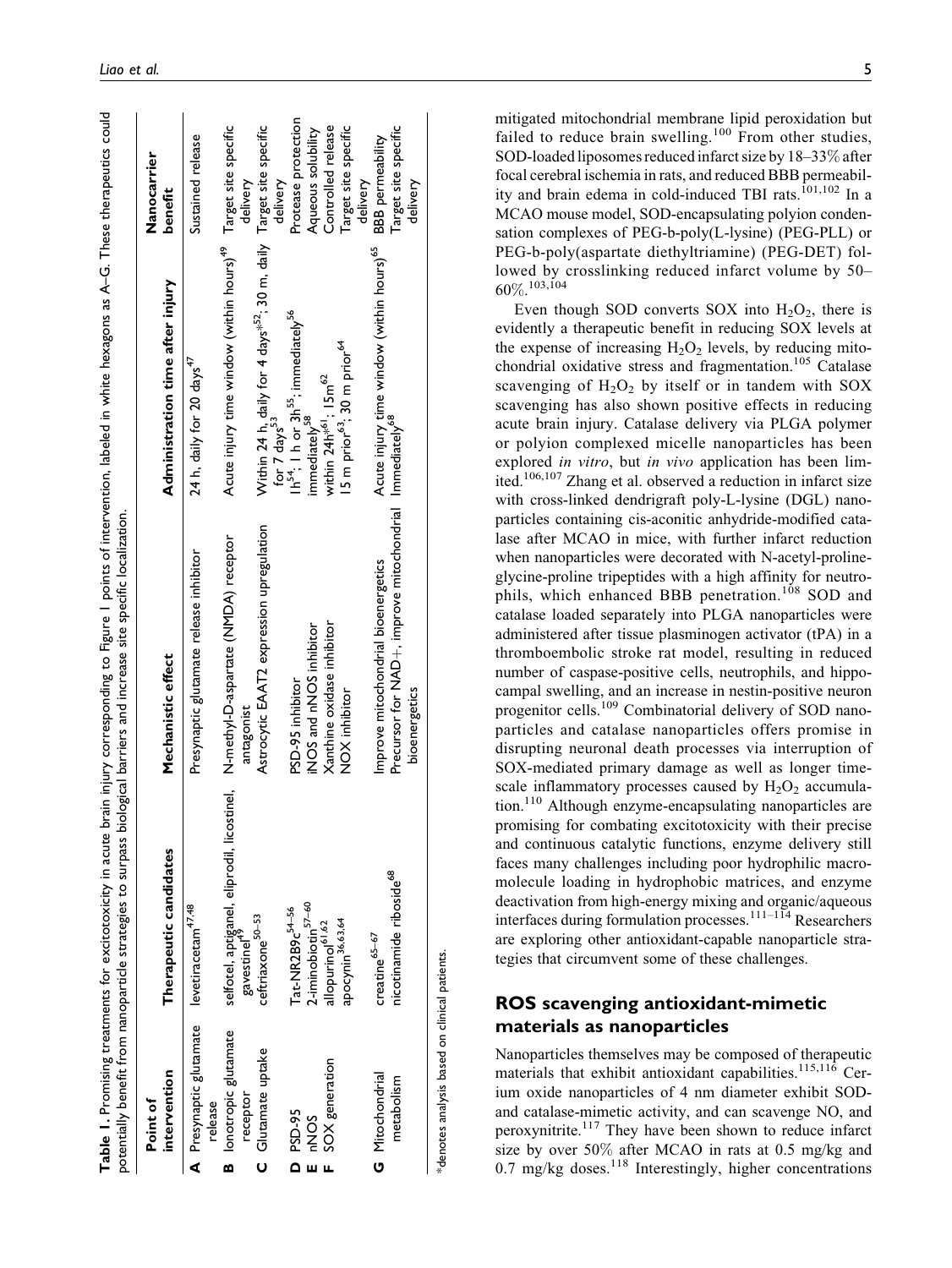of 1 mg/kg and 1.5 mg/kg provided no significant change in infarct volume compared to no treatment.<sup>118</sup> Capping cerium oxide nanoparticles with zeolitic imidazolate framework-8 further improved ROS scavenging ability.<sup>119</sup> Cerium oxide nanoparticles have been covered in-depth in other reviews.117,120,121 Platinum nanoparticles are also SOD- and catalase-mimetics and result in reduced infarct size in the cortex after transient MCAO in mice.<sup>116</sup> Yttrium oxide nanoparticles have similar antioxidant effects as cerium oxide nanoparticles in in vitro cell culture and could warrant further exploration.<sup>122</sup>

Fullerene nanoparticles, which are carbon allotropes consisting of 60 carbons in a spherical arrangement, have also been investigated for their free radical scavenging capabilities of neutralizing hydroxyl radicals, SOX, and NO by transferring radicals into stable conformations within the fullerene nanoparticle.<sup>123–125</sup> Hydroxylated fullerene nanoparticles reduced neuronal death in the CA1 hippocampal region after MVI in rats.<sup>126</sup> Vani et al. applied hydroxylated fullerene nanoparticles before or after MCAO in rats, yielding a 53% or 81% reduction in infarct volume, respectively, a reduction in malondialdehyde levels, and rescuing of reduced glutathione (GSH) content and SOD activity.<sup>127</sup> Carboxyfullerene nanoparticles decreased cortical infarction and prevented GSH depletion and lipid peroxidation, but also had adverse effects including writhing and even death in rats after MCAO and BCCAO.<sup>124</sup> Fullerenes can also produce pro-oxidant SOX and singlet oxygen in the presence of UV light, which could lead to adverse effects if fullerene nanoparticles localize in skin epithelium.<sup>125</sup> This UV-induced radical producing capability warrants further study of fullerene nanoparticles in the presence of other biologically relevant radical-generating conditions such as free iron.

PEG-functionalized hydrophilic carbon clusters (PEG-HCCs) consisting of 40 nm by 2–3 nm carbon nanotubes have also been explored for excitotoxic and immunomodulation applications due to their SOD-mimetic and hydroxyl radical scavenging properties.<sup>128,129</sup> Interestingly, PEG-HCCs are inert towards NO and peroxynitrite, holding potential as selective ROS scavengers that avoid NO scavenging and consequent vasodilatation and blood flow interference.<sup>128</sup> PEG-HCCs can also load hydrophobic molecules into their hydrophobic core for combinatorial therapy.<sup>130</sup> PEG-HCCs administered during reperfusion of transient MCAO rats under hyperglycemic conditions resulted in a 42% reduction in infarct size, and reduced edema and hemorrhage.<sup>131</sup> PEG-HCCs furthermore normalized NO and SOX levels and restored cerebral blood flow after controlled cortical impact (CCI)-induced TBI in rats.<sup>132</sup> With self-regenerating ROS-specific rapid antioxidant capacity, PEG-HCCs warrant further investigation as a viable excitotoxicity therapeutic for stroke and TBI applications.<sup>130</sup> Due to the non-biological origin of antioxidantmimetic material nanoparticles and their relatively recent application in the neurological disease fields, further research is also needed to assess their long-term biocompatibility, clearance and pharmacokinetics, and maximum tolerated dosing before translation to clinical trials can be achieved.133,134

### **Broad-acting antioxidant-loaded nanoparticles**

While the antioxidant-nanoparticle strategies covered thus far have focused on specific scavenging of SOX and/or  $H<sub>2</sub>O<sub>2</sub>$ , there are also several broad-acting antioxidants that have utilized nanoparticle delivery to improve therapeutic accumulation at the target site to enhance efficacy. Erythropoietin (EPO) exerts its neuroprotective effects for acute brain injury by chelating iron to reduce radical formation, modulating inflammation in multiple brain cell types, and acting as a neurotrophic agent.<sup>135–137</sup> EPO delivery within PLGA nanoparticles has been shown to reduce infarct volume in a perinatal rat model of HI at 10 times lower doses than recombinant EPO.<sup>138</sup>

Curcumin is a small molecule found in the culinary spice turmeric that has broad-acting anti-inflammatory and antioxidant effects. Curcumin has been associated with activation of the antioxidant response element pathway in mice after closed-skull impact-induced TBI,  $\sim 50\%$  infarct volume reduction after MCAO in rats, and microglial polarization towards the anti-inflammatory state after distal MCAO in mice.139–141 However, curcumin's direct application for acute brain injury is suboptimal due to its hydrophobicity and consequent low aqueous solubility. Curcumin incorporation within PLGA-PEG nanoparticles permitted curcumin penetration across the BBB, diffusion effectively to disease sites, and a decreased infarct size in neonatal HI rats while free curcumin provided no significant therapeutic efficacy.<sup>41</sup> Curcumin-loaded within solid lipid nanoparticles administered orally to rats after BCCAO also improved neurological scoring by 79% and restored SOD, GSH, and catalase levels to sham control levels.<sup>142</sup> Curcumin-loaded N-isopropyl acrylamide (PNIPAM) nanoparticles administered intranasally after MCAO in rats restored grip strength, locomotor activity, glutathione peroxidase, glutathione reductase, SOD, and catalase activity, and reduced lipid peroxidation and neuronal loss by  $\sim$  40%.<sup>143</sup>

Multiple other antioxidants have also shown promise for acute brain injury when incorporated into nanoparticle platforms. Melanin exhibits broad antioxidant activity against SOX,  $H_2O_2$ , hydroxyl radical, peroxynitrite, and NO.<sup>144</sup> Injection of PEGylated melanin nanoparticles before MCAO injury in rats resulted in  $\sim$  50% infarct reduction and showed no immediate toxicity in preliminary in vitro and in vivo studies.<sup>144</sup> N-acetylcysteine (NAC) is a precursor to GSH and therefore an antioxidant and free radical scavenger, as well as a pleiotropic anti-inflammatory agent.<sup>145</sup> Once internalized into cells, NAC is hydrolyzed to release cysteine which is then used for GSH production.<sup>145</sup> NAC-conjugated dendrimers (D-NAC) administered to neonatal mice that underwent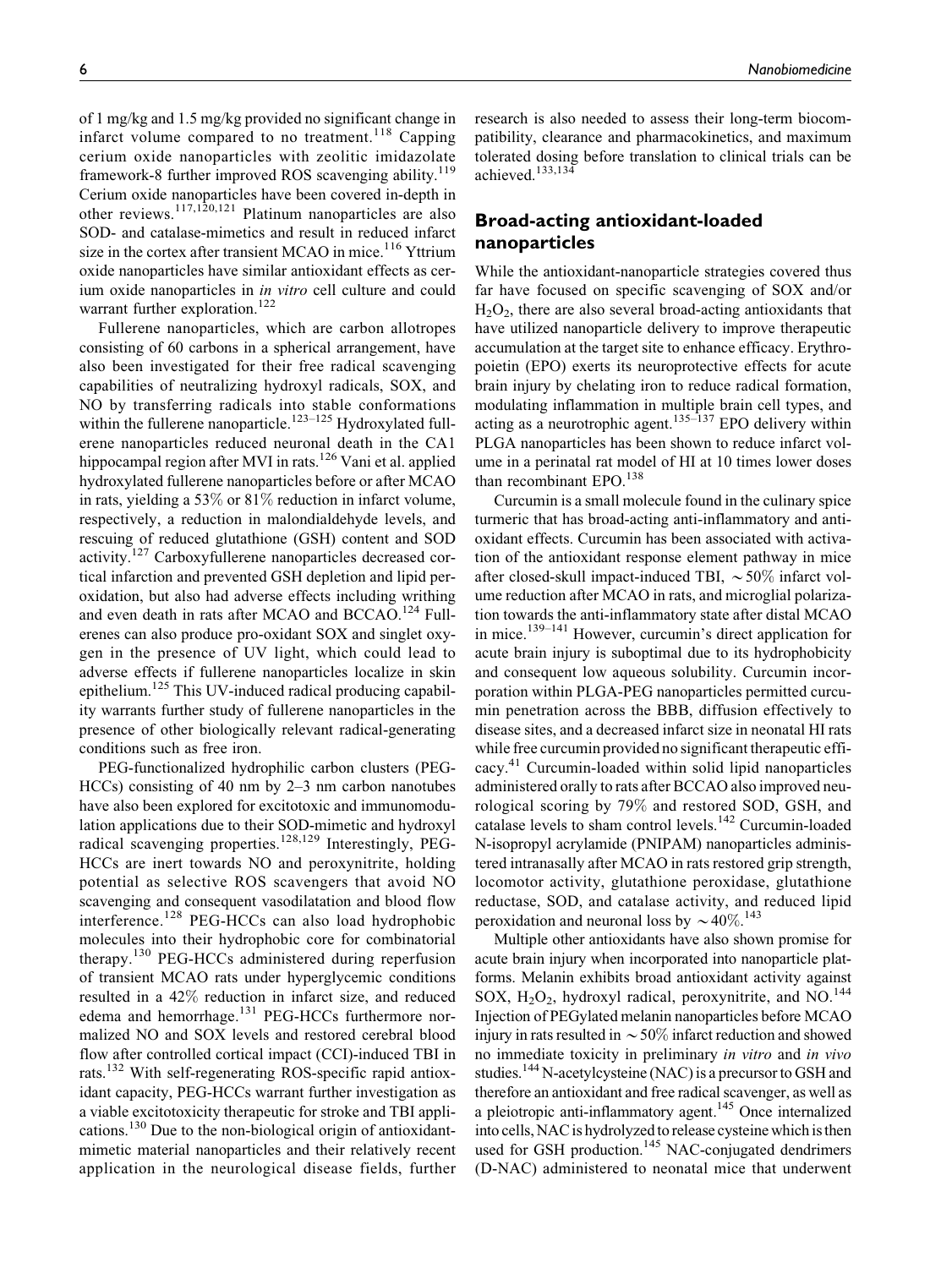permanent unilateral carotid arteryligation with mild hypoxia improved white matter myelination.<sup>146</sup> Adenosine provides neuroprotection by binding to inhibitory adenosine  $A_1$  receptors to hyperpolarize neurons and reduce glutamate release, mitigating downstream excitotoxic processes.<sup>147,148</sup> The hydrophilic small molecule adenosine is readily metabolized and cleared in the bloodstream, but when conjugated to squalene and formed into nanoparticles, these adenosine complexes significantly improved neurologic deficit scores after  $MCAO$  in mice.<sup>149</sup> The natural polyphenol antioxidant resveratrol is water insoluble with a short half-life in its free form.<sup>150</sup> Resveratrol-loaded poly(N-vinylpyrrolidone)-bpoly(e-caprolactone) (PVP-b-PCL) polymeric nanoparticles reduced infarct volume by 30–40%, malondialdehyde levels, and neuronal apoptosis after transient MCAO in rats.<sup>150</sup> The flavanone glycoside antioxidant hesperidin suffers from poor BBB passage and therefore bioavailability.<sup>151</sup> Hesperidin nanoparticles increased GSH, catalase, and total protein levels, and decreased infarct volume and malondialdehydelevels after BCCAO in rats.151 Broad-acting antioxidants are promising in mitigating ROS damage in acute brain injury, and many also exhibit broad anti-inflammatory properties as well, which may further improve therapeutic efficacy. However, because pleiotropic drugs act via multiple neuroprotective mechanisms, gleaning broader understanding of which specific mechanisms to target from these studies to combat excitotoxicity is limited.

Our review of anti-excitotoxicity and antioxidant therapeutic efficacy has focused on survival, infarct volume reduction, and oxidative stress markers at the molecular and cellular scales. Fortunately, physical improvement overall correlated well with behavioral outcomes across antioxidant-nanoparticle studies.98,116,131,138,142 For example, infarct reduction occurred alongside improvements in hind limb flexion, the ability to walk straight, and noise sensitivity upon administration of SOD-loaded PLGA nanoparticles after transient MCAO in rats.<sup>98</sup> However, slight impairment in forelimb movement and blinking reaction remained.<sup>98</sup> Platinum nanoparticles and PEG-HCCs improved performance on the Bederson exam, encompassing forelimb strength, stability from pushing, and circling behavior, alongside infarct reduction after transient MCAO in rats.116,131 Nanoerythropoietin in a neonatal HI rat model, platinum nanoparticles after MCAO in rats, and curcuminloaded solid lipid nanoparticles after BCCAO in rats improved performance on the Rotarod test alongside infarct reduction.<sup>116,138,142</sup> Curcumin-loaded solid lipid nanoparticles also improved Morris water maze and elevated plus maze performance to closer to that of sham injury scores.<sup>142</sup>

### **Pitfalls of translating anti-excitotoxic therapies**

There remains a distinct lack of therapeutics targeting excitotoxicity in routine clinical use, despite having been described as a key component of the pathophysiology of acute neurological injury mechanisms for several decades. A large part of this lack of successful translation is likely due to the issues outlined above—the requirement of more targeted or stable delivery of therapeutics to the site of injury. However, a number of other obstacles or common problems exist in the translational pipeline that should be addressed as new therapeutics are developed. These include the timing of the therapeutic, adequate control of confounding physiological factors in preclinical studies, and the number and heterogeneity of animal models assessed before moving to clinical trials.

The timing of therapies with respect to the specific pathophysiological processes that occur after injury is a crucial component of successful clinical translation. This is likely to be particularly important for therapies that directly target the accumulation of EAAs such as glutamate. For instance, in piglet models of perinatal HI brain injury, a small increase in extracellular glutamate is seen during the insult itself as a result of primary energy failure, followed by a decrease after resuscitation until a significant increase as secondary energy failure occurs  $6-12$  h later.<sup>152</sup> Preclinically, therapeutic hypothermia (TH) is significantly neuroprotective in a wide range of acute brain injuries, at least in part due to its ability to suppress the release of EAAs.<sup>153–155</sup> However, TH has only shown clinical success after perinatal asphyxia, and must be initiated within 6 h of the injury or earlier for maximum benefit.<sup>156</sup>

Similarly, the NMDA-R antagonist xenon augments hypothermic neuroprotection in rat and piglet models of perinatal asphyxia when given at a concentration of 50% and initiated within 3 h of resuscitation.<sup>157-159</sup> Yet, the TOBY-Xe trial found no benefit of adding xenon to TH for infants after birth asphyxia, with significant confounders including that median time of xenon onset was 10 h (range: 4.0–12.6 h), and that it was given at a concentration of 30%.<sup>160</sup> Overall, the data therefore suggest that any directly anti-excitotoxic therapy must be in place as soon as possible after reperfusion.<sup>156</sup> This may be because of ongoing excitotoxicity that occurs even in the absence of measurable increases in extracellular glutamate. For instance, despite the relatively delayed rise in glutamate after injury, others have shown that an "excitotoxic index" consisting of relative levels of glutamate, aspartate, and glycine to  $\gamma$ -aminobutyric acid (GABA) begins to increase almost immediately after resuscitation in a piglet model of perinatal HI brain injury.<sup>161</sup> In the clinical setting, it is likely that any anti-excitotoxic therapeutic should therefore be at high local concentrations within 3–6 h of the initial injury, and this must be incorporated into the design of both preclinical and clinical studies. Importantly, therapies that target downstream mitochondrial dysfunction, neuroinflammation, oxidative stress, and delayed neurodegeneration, which continue to occur over hours to days, may have an extended therapeutic window as long as they can be reliably delivered to the site of injury.<sup>162,163</sup>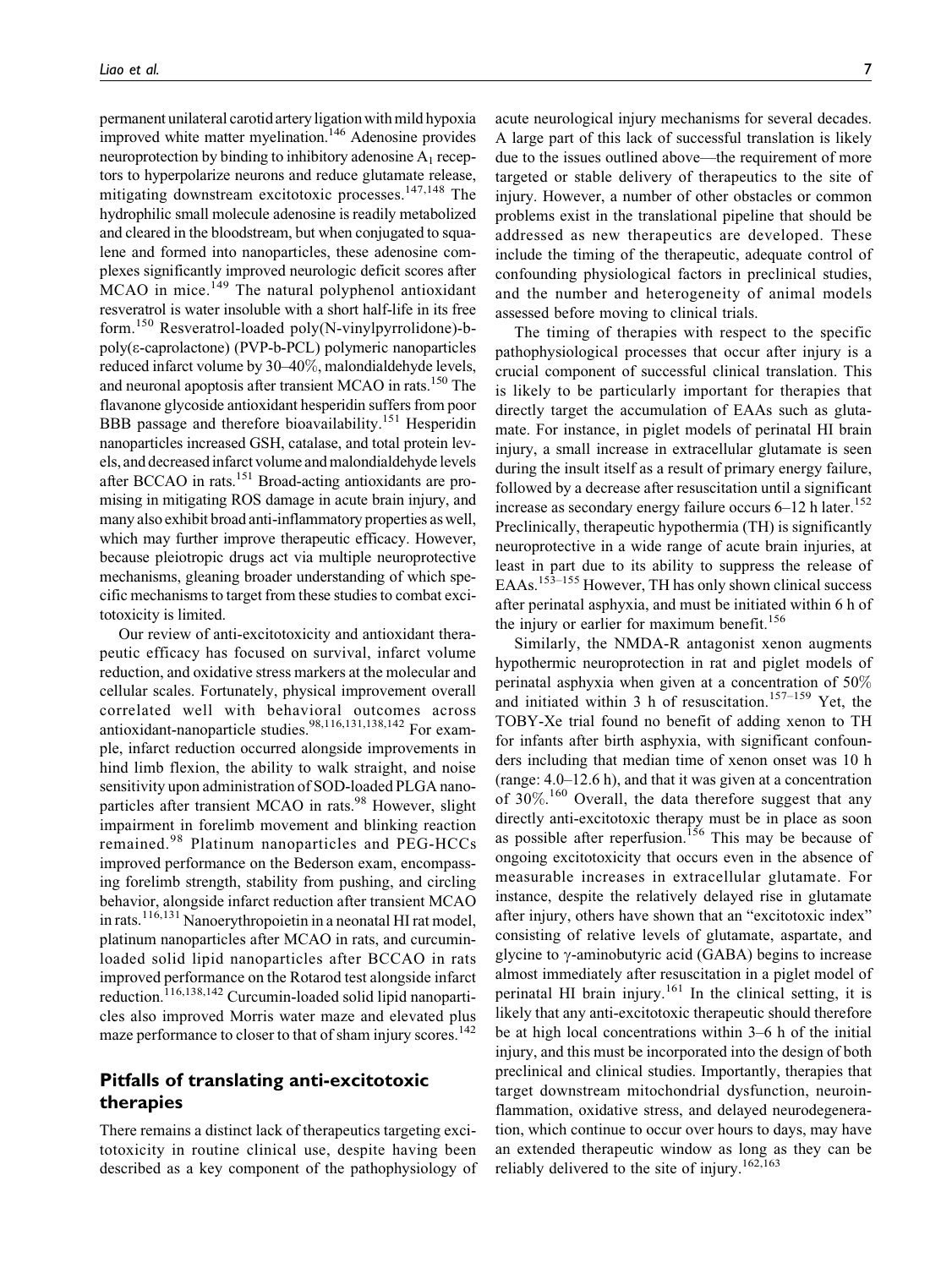The history of anti-excitotoxic therapies, particularly when used in rodent studies, is significantly confounded by issues with temperature regulation because hypothermia, which is known to be neuroprotective, spontaneously occurs after brain injury and is rarely adequately controlled.156,164–166 Additionally, glutamate signaling plays a dominant role in thermoregulation and maintenance of normal temperature, with pharmaceutical inhibition of glutamate signaling generally associated with loss of coldevoked temperature responses (e.g. brown fat thermogenesis), and subsequent hypothermia.<sup>167-169</sup> In both animal models and humans, early spontaneous hypothermia is a common occurrence after global brain injury, with greater decreases in core temperature generally seen with a greater extent and severity of injury.<sup>166,170–173</sup> In preclinical models at least, this spontaneous hypothermia can result in neuroprotection, with enforced periods of temperature regulation required after injury to standardize the degree of injury seen.<sup>166,174</sup> However, in one analysis of studies assessing neuroprotective strategies in adult rodent models of both global and focal ischemia, only around 30% of studies did temperature measurements after the injury procedure.<sup>164</sup> A more recent analysis of preclinical studies examining neuroprotective agents in perinatal HI injury found similar results.<sup>165</sup>

In their seminal paper in 2006, O'Collins et al. described "1,026 Experimental Treatments in Acute Stroke," the vast majority of which had not been translated to clinical trials.<sup>175</sup> Anti-excitotoxic therapies provided, on average, about 25% neuroprotection, which was a similar magnitude to thrombolysis, the current standard of care for acute ischemic stroke. The general lack of successful translation of anti-excitotoxic therapies in this setting may either be due to problems with timing relative to injury, or that the majority of benefit from directly anti-excitotoxic therapies, for instance those that regulate glutamate release or signaling, result in hypothermia that is not controlled for in the preclinical setting.<sup>164,165</sup> Hypothermia has not been shown to be robustly beneficial after stroke, TBI, or global brain ischemia (e.g. after cardiac arrest) in pediatric or adult populations.<sup>153,155,173</sup> However, rigorous temperature management is commonplace in hospitalized adults after global and focal acute brain injuries due to the benefit of preventing hyperthermia (fever).<sup>153,173,176,177</sup> Therefore, more evidence is still required to examine whether directly anti-excitotoxic therapies will have their place in routine clinical use by providing neuroprotection above and beyond their effects on thermoregulation. Although promising, antioxidant-nanoparticle therapies will also necessarily undergo the same rigor of evaluation before clinical translation.

### **Barriers to clinical translation of nanotechnologies for acute brain injury**

As with the majority of putative therapies developed for treating neurological disorders, any lack of success in the clinical setting could potentially be determined earlier by developing an adequate preclinical pipeline.<sup>178</sup> This was the goal of the STAIR (Stroke Therapy Academic Industry Roundtable) criteria when they were developed more than two decades ago. To fully meet the criteria, a therapy had to be successfully tested: i) in two or more laboratories, ii) in two or more species, iii) in animals at a disease-appropriate life stage, iv) in both sexes, v) in both temporary and permanent models of ischemia, vi) at least 1 hour after reperfusion, vii) at two or more doses, viii) using a clinically relevant mode of delivery, ix) using both histological and behavioral outcomes, and x) with outcomes at least 4 weeks after injury. Unfortunately, these criteria, as well as the ARRIVE (Animal Research: Reporting of In Vivo Experiments) criteria for design and reporting of preclinical studies, are still rarely applied today.<sup>178</sup>

In addition to these criteria, any use of nanotechnology to transport therapeutic cargo must also include the necessary controls to account for the nanoparticle vehicle and any component of the nanoparticle that could result in toxicity, off-site effects, or added therapeutic benefit. For nanoparticles encapsulating a therapeutic, this typically involves adding treatment groups for the empty nanoparticle and the free drug. For therapeutics chemically linked to nanoparticles, controls might also need to include the nanoparticle with and without the linker chemistry. Further complicating preclinical studies, the use of nanoparticles to deliver therapeutics should decrease the necessary dose of the therapeutic; yet, this difference in dose between the therapeutic nanoparticle and the therapeutic in free form introduces an additional variable. Inevitably, the more multifunctional the nanoparticle delivery system, the more controls are needed to account for the potential effects of each component of that system.

While nanotechnologies might increase drug bioavailability and reduce dosing needs over the longer term, initial preclinical studies often require more experimental groups. Meeting these needs increases costs substantially, especially when scaling nanotherapeutic formulation methods to test in multiple animal models with increasingly larger species. By not testing therapies in multiple animal models, including both rodent species and larger gyrencephalic animals (pigs, sheep, dogs, nonhuman primates, etc.) at multiple different time points in relation to the initial injury, the preclinical pipeline is unlikely to capture the heterogeneity of acute brain injury populations seen clinically. Preclinical work often focuses on reproducibility of injury to maintain statistical power while using small group sizes, and without testing a therapy in the variety of settings outlined in the STAIR criteria, the likelihood of failure in the clinic will remain high. $178$  Any anti-excitotoxicity therapy must achieve target site delivery at the right dose at the right timing of injury. Therefore, a robust preclinical pipeline including a combination of complementary models (Table 2) is paramount in the translation of nanotherapeutics for the treatment of excitotoxicity and oxidative stress.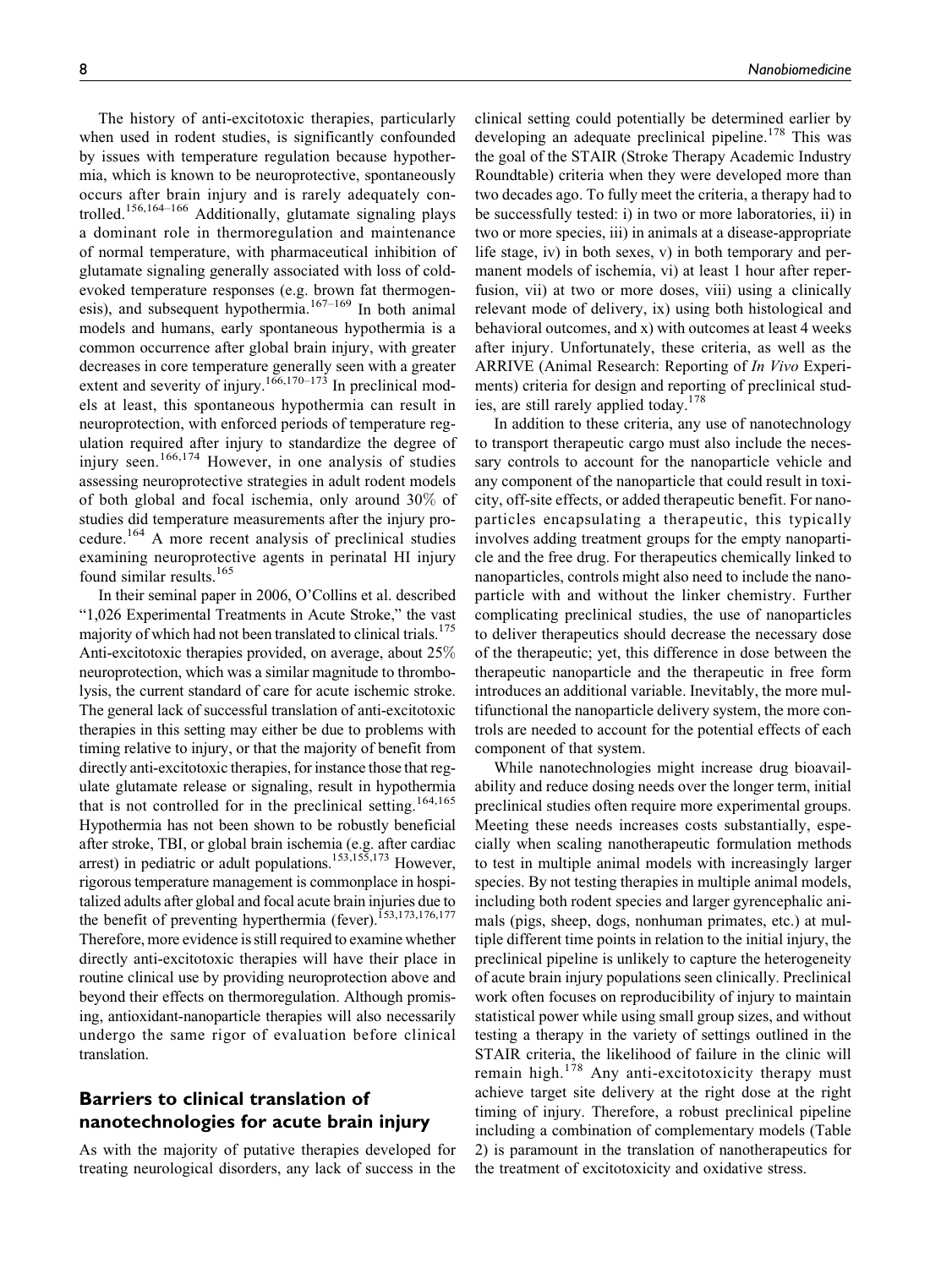macrostructure (lissencephalic or gyrencephalic), the injury type, and the pros and cons of the model have been specified to enable identification of complimentary multi-species models to<br>evaluate promising therapeutics. A Table 2. In vitro and in vivo models of excitotoxicity, stroke, TBI, and HI. For each model, the method in which the injury was created, the species that have been tested, the brain Table 2. In vitro and in vivo models of excitotoxicity, stroke, TBI, and HI. For each model, the method in which the injury was created, the species that have been tested, the brain macrostructure (lissencephalic or gyrencephalic), the injury type, and the pros and cons of the model have been specified to enable identification of complimentary multi-species models to evaluate promising therapeutics. Abbreviations: AMPA, a-amino-3-hydroxy-5-methyl-4-isoxazolepropionic acid; BCCAO, bilateral common carotid artery occlusion; CCI, controlled cortical impact; CHIMERA, Closed-head impact model of engineered rotational acceleration; ICP, intracranial pressure; LPS, lipopolysaccharide; MCAO, middle cerebral artery occlusion; OGD, oxygen-glucose deprivation; Poly(I: C), polyinosinic: polycytidylic acid; TBI, traumatic brain injury; TLR, Toll-like receptor.

| Setting  | Target disease                | Model                                                               | Species                                                                          | Brain type                      | Injury type                                                                             | Pros                                                                                                                                                                                                                                                                                                                                                          | Cons                                                                                                                                                                                                                                                    |
|----------|-------------------------------|---------------------------------------------------------------------|----------------------------------------------------------------------------------|---------------------------------|-----------------------------------------------------------------------------------------|---------------------------------------------------------------------------------------------------------------------------------------------------------------------------------------------------------------------------------------------------------------------------------------------------------------------------------------------------------------|---------------------------------------------------------------------------------------------------------------------------------------------------------------------------------------------------------------------------------------------------------|
| In vitro | Hypoxia-ischemia<br>(general) | 90                                                                  | Rodents (rats, mice)                                                             | Organotypic brain<br>slices     | Global (whole brain/hemisphere<br>Focal (region-specific e.g.<br>hippocampus)<br>slice) | Can perform electrophysiology and live cell imaging of subcortical<br>Fewer animals required for initial screening of therapies;<br>Amenable to a wide range of biochemical assessments;<br>structures;                                                                                                                                                       | Correlates with long-term or behavioral<br>Specific culturing conditions affect slice<br>stability and outcome assessments;<br>outcomes not possible                                                                                                    |
|          | Excitotoxicity<br>(general)   | Specific excitotoxins e.g.:<br>Kainate<br>NOM<br>AMPA<br><b>MSG</b> | Rodents (rats, mice)                                                             |                                 | Global (whole brain/hemisphere<br>Focal (region-specific e.g.<br>hippocampus)<br>slice) | Inflammatory stimuli can be added to media to target TLR4 (e.g. LPS)<br>Can maintain many cytoarchitectural features of the intact brain;<br>TLR3 (e.g. Poly(l: C)), and TLR1/2 (e.g. PAM3CSK4)                                                                                                                                                               |                                                                                                                                                                                                                                                         |
|          | 严                             | Traumatic slice culture                                             | Rodents (rats, mice)                                                             |                                 | Focal (e.g. targeted impact)<br>Global (e.g. rolled weight)                             |                                                                                                                                                                                                                                                                                                                                                               |                                                                                                                                                                                                                                                         |
| In vivo  | FBI                           | Yanjury<br>CCI                                                      | Nonhuman primates<br>Rodents (rats, mice)<br>Ferrets<br>Rabbits<br>Sheep<br>Pigs | Lissencephalic<br>Gyrencephalic | Focal                                                                                   | Ferret model allows for long-term assessments in gyrencephalic brain<br>Controlled impact reduces variability in injury between animals;<br>Different cortical areas can be targeted in larger animals;                                                                                                                                                       | Long-term outcomes limited in large animal<br>Ferret behavioral deficits may decrease over<br>Focal injury is not representative of most<br>Not amenable to repeat injuries;<br>closed-skull TBIs;<br>Requires craniotomy;<br>models;<br>time           |
|          |                               | Fluid percussion                                                    | Rodents (rats, mice)<br>Dogs<br>Sheep<br>Rabbits<br>Cats                         | Lissencephalic<br>Gyrencephalic | Focal/Global                                                                            | Recapitulates some aspects of systemic physiological changes after<br>Controlled impact reduces variability in injury between animals;<br>Different cortical areas can be targeted in larger animals;<br>Fluid impact can reproduce effects of shearing stress;<br>严                                                                                          | Exogenous fluid in the skull cavity interferes<br>representative of most closed-skull TBIs<br>Long-term outcomes limited in large animal<br>Focal necrosis at site of impact is not<br>with assessment of edema/ICP;<br>Requires craniotomy;<br>models; |
|          |                               | Closed-skull impact (small<br>animal)                               | Rodents (rats, mice)                                                             | Lissencephalic                  | Global                                                                                  | Rodents are amenable to wide range of short- and long-term<br>Etiology similar to many clinical TBIs (direct impact);<br>outcome assessments                                                                                                                                                                                                                  | May not replicate the axonal and white<br>High inter-animal and inter-laboratory<br>matter injuries seen clinically;<br>High risk of skull fracture;<br>variability                                                                                     |
|          |                               | Acceleration injury (large<br>animal)                               | Pigs<br>Nonhuman primates<br>Sheep                                               | Lissencephalic                  | Global                                                                                  | Etiology similar to many clinical TBIs (direct impact with rotational<br>Amenable to assessing systemic physiological and cerebrovascular/<br>Gyrencephalic animals better replicate axonal and white matter<br>ICP changes<br>component);<br>injuries:                                                                                                       | Long-term outcomes limited in large animal<br>Antibody-based biochemical assessments<br>more limited in large animals<br>models;                                                                                                                        |
|          |                               | Blast injury                                                        | Rodents (rats, mice)<br>Ferrets<br><b>Rabbits</b><br>Dogs<br>Pigs                | Lissencephalic<br>Gyrencephalic | Global                                                                                  | Ferret model allows for long-term assessments in gyrencephalic brain<br>Accurately replicates blast-style injuries including lung pathology and<br>systemic inflammatory responses;                                                                                                                                                                           | Requires significant technical expertise and<br>Less relevant model for non-blast TBIs<br>equipment;                                                                                                                                                    |
|          |                               | CHIMERA                                                             | Rodents (rats, mice)<br>Ferrets                                                  | Lissencephalic<br>Gyrencephalic | Global                                                                                  | Ferret model allows for long-term assessments in gyrencephalic brain<br>Etiology similar to many clinical TBIs (direct impact with rotational<br>Provides ability to standardize impacts in small animals across<br>Amenable to a wide range of short- and long-term outcome<br>Allows for multiple exposures;<br>assessments;<br>component)<br>laboratories; | High risk of skull fracture with higher impact<br>Ferret model has not been reproduced in<br>Less well validated compared to more-<br>established TBI methodologies;<br>energies or repeat exposures;<br>multiple labs                                  |

*(continued)*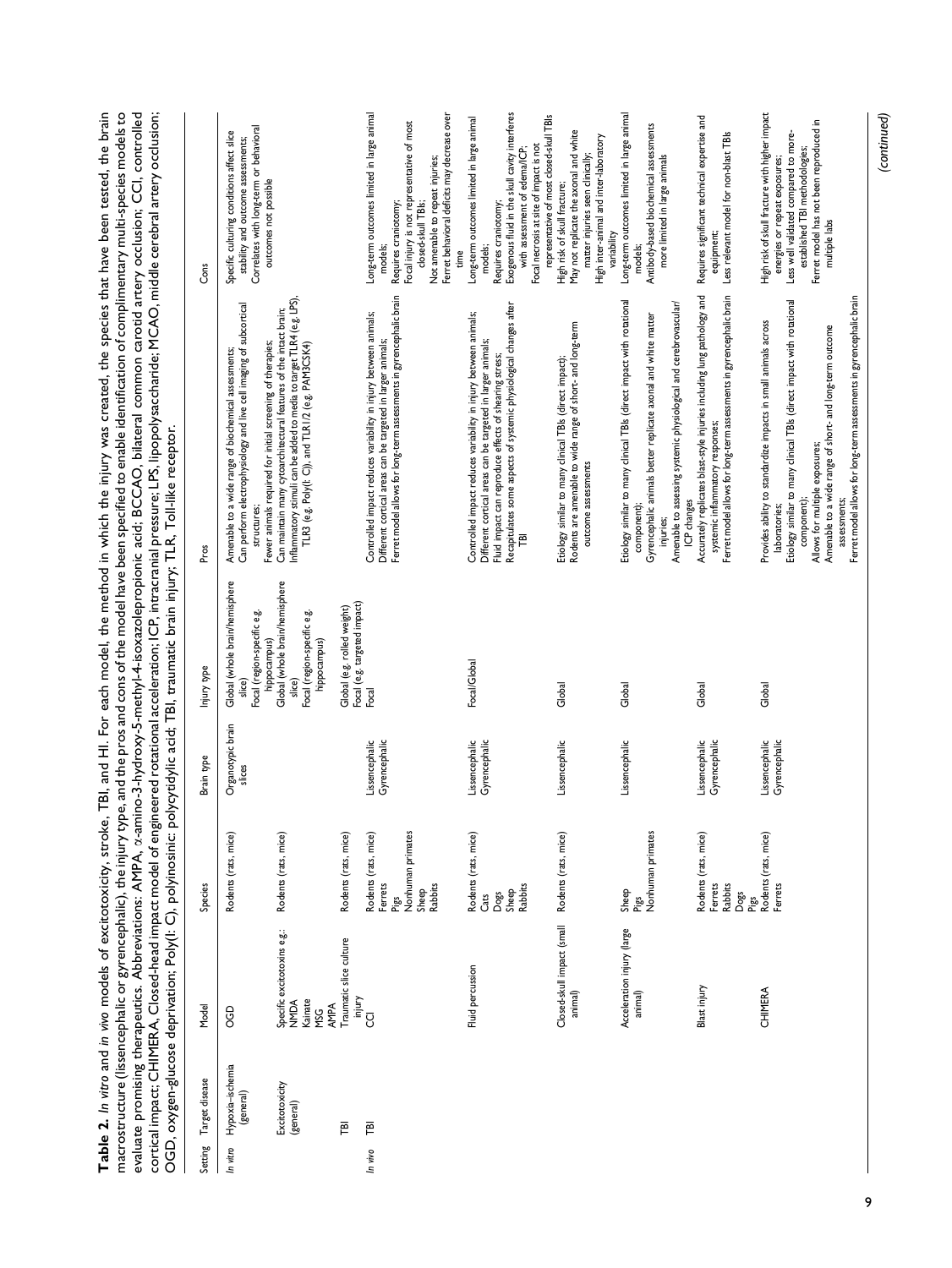| Table 2. (continued)   |                                                            |                                   |                |                     |                                                                                                                                                                                                                                                                                                                                                                                                                                                                                                                      |                                                                                                                                                                                                                                                                                                                                                      |
|------------------------|------------------------------------------------------------|-----------------------------------|----------------|---------------------|----------------------------------------------------------------------------------------------------------------------------------------------------------------------------------------------------------------------------------------------------------------------------------------------------------------------------------------------------------------------------------------------------------------------------------------------------------------------------------------------------------------------|------------------------------------------------------------------------------------------------------------------------------------------------------------------------------------------------------------------------------------------------------------------------------------------------------------------------------------------------------|
| Setting Target disease | Model                                                      | Species                           | Brain type     | Injury type         | Pros                                                                                                                                                                                                                                                                                                                                                                                                                                                                                                                 | Cons                                                                                                                                                                                                                                                                                                                                                 |
| Stroke                 | MCAO                                                       | Rodent (rats, mice)               | Lissencephalic | Focal               | Amenable to a wide range of short- and long-term outcome<br>Well-validated histopathological and behavioral outcomes;<br>Can model both permanent and transient ischemia;<br>Replicates major vessel occlusions seen clinically;<br>assessments;                                                                                                                                                                                                                                                                     | Must be performed in aged/diseased animals<br>Significant intra-operator variability in injury<br>to ensure clinical relevance;                                                                                                                                                                                                                      |
|                        | Photocoagulation or<br>thrombosis                          | Rodents (rats, mice)              | Lissencephalic | Focal               | Models microvascular ischemia without altering surrounding tissue;<br>Unaffected contralateral hemisphere can act as internal control for<br>Replicates effects of micro-infarcts;<br>certain assessments                                                                                                                                                                                                                                                                                                            | Typically restricted to the peripheral cortex;<br>Does not model large vessel stroke;                                                                                                                                                                                                                                                                |
|                        | Multi-vessel ischemia                                      | Rats                              | Lissencephalic | Focal               | Models transient global ischemia (+/- permanent vessel occlusion);<br>Can be used to examine effects in highly-circumscribed areas<br>Amenable to a wide range of short- and long-term outcome<br>assessments;                                                                                                                                                                                                                                                                                                       | Must be performed in aged/diseased animals<br>Technically more challenging than focal<br>Does not result in behavioral deficits<br>to ensure clinical relevance;                                                                                                                                                                                     |
|                        | <b>BCCAO</b>                                               | Rodents (rats, mice)              | Lissencephalic | Global              | Amenable to a wide range of short- and long-term outcome<br>Well-validated histopathological and behavioral outcomes<br>Models transient global ischemia;<br>assessments;                                                                                                                                                                                                                                                                                                                                            | Must be performed in aged/diseased animals<br>to ensure clinical relevance<br>stroke models                                                                                                                                                                                                                                                          |
| Neonatal HI/stroke     | MCAO                                                       | Rodents (rats, mice)              | Lissencephalic | Focal               | Unaffected contralateral hemisphere can act as internal control for<br>Amenable to a wide range of short- and long-term outcome<br>Well-validated histopathological and behavioral outcomes;<br>Well-validated histopathological and behavioral outcomes<br>Replicates major vessel occlusions seen clinically;<br>certain assessments<br>assessments;                                                                                                                                                               | Significant intra-operator variability in injury<br>Must be used in age-appropriate animals to<br>model neonatal stroke;                                                                                                                                                                                                                             |
|                        | (e.g. "Vannucci model")<br>Unilateral hypoxia-<br>ischemia | Rodents (rats, mice)              | Lissencephalic | Global (hemisphere) | Unaffected contralateral hemisphere can act as internal control for<br>Can model inflammatory exposures via TLR4 (e.g. LPS), TLR3 (e.g.<br>Amenable to a wide range of short- and long-term outcome<br>Well-validated histopathological and behavioral outcomes;<br>Poly(l: C)), and TLR1/2 (e.g. PAM3CSK4)<br>certain assessments;<br>assessments;                                                                                                                                                                  | Injury pattern does not accurately replicate<br>High degree of intra-laboratory and inter-<br>laboratory variability<br>HI pathology;                                                                                                                                                                                                                |
|                        | BCCAO                                                      | Piglets<br>Fetal sheep<br>Ferrets | Gyrencephalic  | Global              | Large animals are amenable to more clinically relevant (several day)<br>Can model systemic illness if model incorporates systemic hypoxia/<br>Can model inflammatory exposures via TLR4 (e.g. LPS), TLR3 (e.g.<br>Gyrencephalic models more accurately model clinical pathologies;<br>Large animals support a range of clinically relevant physiological<br>Ferret and sheep models can be used to model multiple term/<br>Poly I: C), and TLR1/2 (e.g. PAM3CSK4);<br>treatment times;<br>hypotension;<br>monitoring | Long-term outcomes limited in large animals<br>Ferret model currently less well validated<br>Ferret model has not been reproduced in<br>Often limited by outcomes after 18-24 h;<br>Multi-day experiments in piglets require<br>significant technical and personnel<br>(piglets, fetal sheep);<br>compared to others;<br>multiple labs;<br>expertise |
|                        | Umbilical cord occlusion                                   | Nonhuman primates<br>Fetal sheep  | Gyrencephalic  | Global              | Gyrencephalic models more accurately model clinical pathologies;<br>Large animals are amenable to more clinically relevant (several day)<br>Can model inflammatory exposures via TLR4 (e.g. LPS), TLR3 (e.g.<br>Primate models are amenable to long-term technical imaging and<br>Large animals support a range of clinically relevant physiological<br>Poly I: C), and TLR I/2 (e.g. PAM3CSK4);<br>preterm equivalent ages<br>behavioral assessments<br>treatment times;<br>monitoring                              | Term primate model developmentally older<br>Experiments in primates require significant<br>Long-term outcomes limited in fetal sheep<br>technical and personnel expertise;<br>than term human;                                                                                                                                                       |

*(continued)*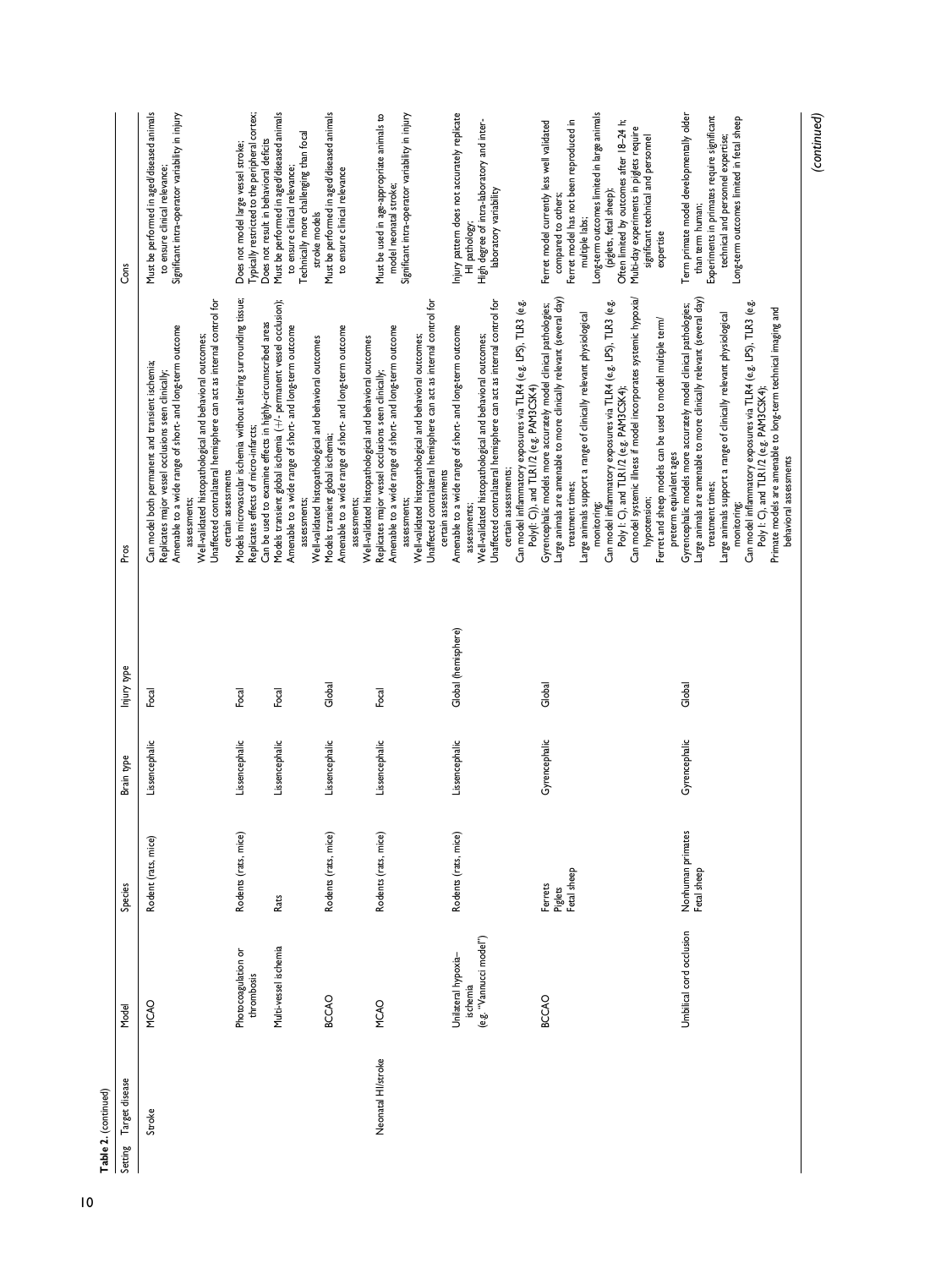| Table 2. (continued)        |                                                                                    |                                                           |                                 |                                            |                                                                                                                                                                                                                                                                                                                                                                                      |                                                                                                                                                                                                                                                                                                                         |
|-----------------------------|------------------------------------------------------------------------------------|-----------------------------------------------------------|---------------------------------|--------------------------------------------|--------------------------------------------------------------------------------------------------------------------------------------------------------------------------------------------------------------------------------------------------------------------------------------------------------------------------------------------------------------------------------------|-------------------------------------------------------------------------------------------------------------------------------------------------------------------------------------------------------------------------------------------------------------------------------------------------------------------------|
| Target disease<br>Setting   | Model                                                                              | Species                                                   | Brain type                      | Injury type                                | Pros                                                                                                                                                                                                                                                                                                                                                                                 | Cons                                                                                                                                                                                                                                                                                                                    |
| Cerebral Palsy              | Intrauterine hypoxia                                                               | Rabbits<br>Rodents (rat, mouse)                           | Lissencephalic                  | Global                                     | Intrauterine LPS may be administered before/during hypoxia period<br>Rodent model mimics early-life intra-uterine exposures/premature<br>Rabbit model mimics a motor phenotype similar to cerebral palsy<br>Rodent model amenable to a wide range of short- and long-term<br>(not seen in rodent models)<br>outcome assessments;<br>to increase injury;<br>brain injury;             | Lissencephalic animals poorly model white<br>Rabbit model has not been reproduced in<br>Rabbit model not fully characterized with<br>matter injury seen in preterm infants;<br>Rodent behavioral deficits may decrease<br>respect to pathological outcomes;<br>High degree of mortality;<br>multiple labs<br>over time; |
|                             | Intrauterine inflammation                                                          | Rabbits                                                   | Lissencephalic                  | Global                                     | Largely inflammatory model; Intrauterine LPS administration as main<br>Mimics a motor phenotype similar to cerebral palsy (not seen in<br>rodent models)<br>injury stimulus;                                                                                                                                                                                                         | Model has not been reproduced in multiple<br>White matter focused injury so does not<br>capture pathological changes in gray<br>matter;<br>labs                                                                                                                                                                         |
| Cardiac Arrest              | resuscitation<br>Cardiac arrest/                                                   | Nonhuman primates<br>Rodents (rats, mice)<br>Dogs<br>Pigs | Lissencephalic<br>Gyrencephalic | Global                                     | Large animals are amenable to more clinically relevant (several day)<br>Gyrencephalic models more accurately model clinical pathologies;<br>Rodent model amenable to a wide range of short- and long-term<br>Large animals support a range of clinically relevant physiological<br>Clinically relevant global injury model;<br>outcome assessments<br>treatment times;<br>monitoring | Resuscitation can be technically challenging;<br>Long-term outcomes limited in large animal<br>Must be performed in appropriately aged/<br>diseased animals to ensure clinical<br>relevance<br>models;                                                                                                                  |
| Excitotoxicity<br>(general) | injection, for example:<br>Intracranial excitotoxin<br>botenate<br>Kainate<br>AMPA | Rodents (rats, mice)                                      | Lissencephalic                  | Focal (intracerebral)<br>Global (systemic) | Allows for mechanistic evaluation of excitotoxic pathophysiology;<br>Can either be global (e.g. kainate-induced seizures) or focal (e.g.<br>Amenable to a wide range of short- and long-term outcome<br>intracerebral ibotenate) injury;<br>assessments                                                                                                                              | pathological mechanisms encountered<br>Does not capture the wide-ranging<br>clinically                                                                                                                                                                                                                                  |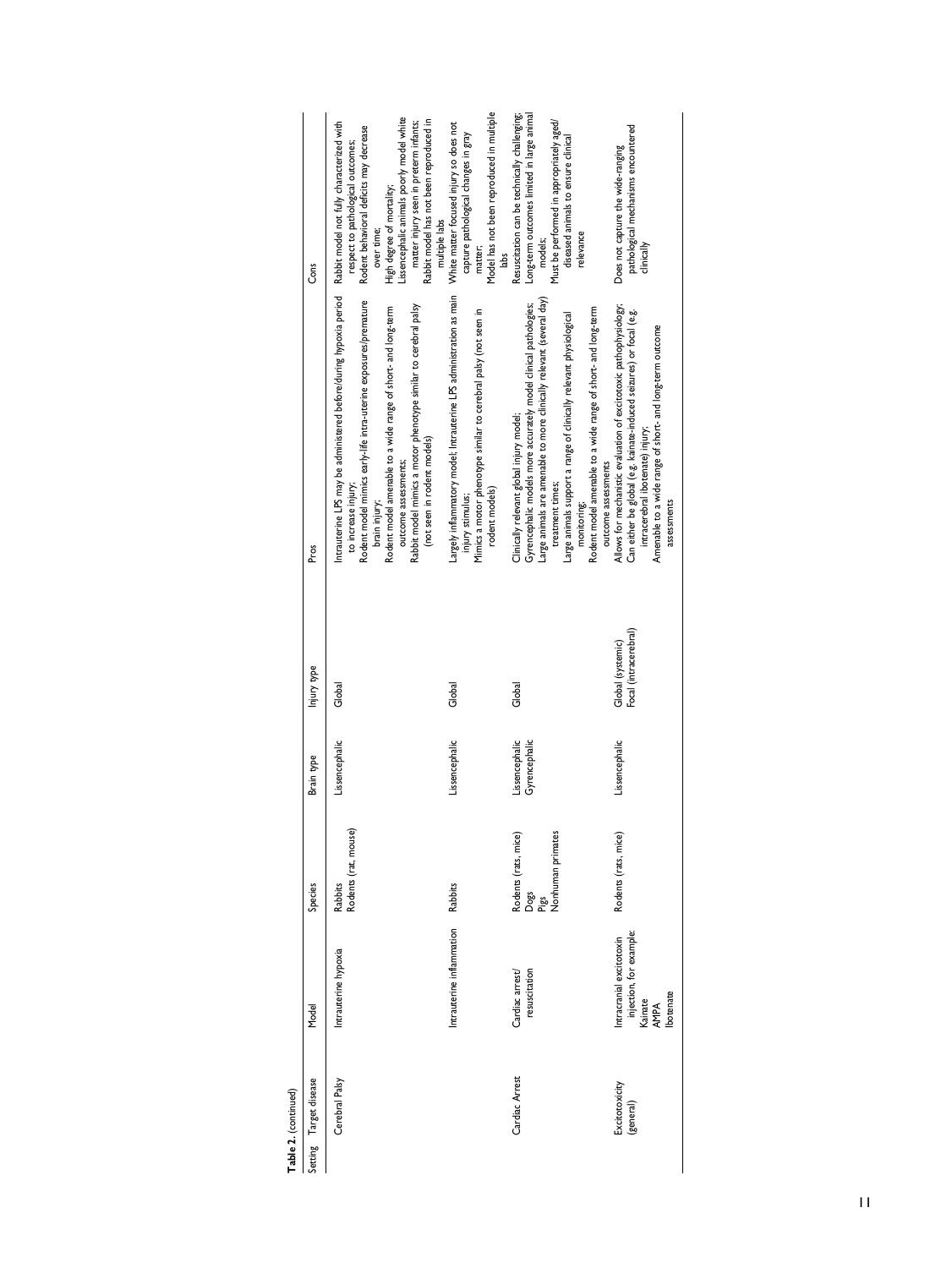Delivering drugs that act specifically at diseasedtarget sites at the appropriate dose at the right time is crucial for neurotherapeutics given the sensitivity and precision of brain function. Antioxidant intervention by scavenging injury-associated SOX and other ROS provides alleviation of multiple subsequent neuronal death pathways. Many studies have already shown the therapeutic potential of SOD-loaded nanoparticles or SOD-mimetic platforms, as well as various other antioxidants. However, despite promising inhibition of excitotoxic damage, further work needs to be performed to identify the ideal intervention point for therapeutic efficacy.

Understanding the mechanisms involved in excitotoxicity and oxidative stress can assist the nanoparticle drug delivery field in identifying promising points of intervention. Therapeutic development to inhibit ROS production can be guided by pinpointing the threshold at which ROS overwhelms antioxidant defenses and whether antioxidant uptake would enhance therapeutic effect. Determining whether excessive SOX elevation is primarily generated by NOX after glutamate receptor activation, by respiring mitochondria, or by xanthine oxidase after reperfusion, or whether the SOX source even matters, would better inform how to target the downstream pathology. However, it is imperative to remember that excitotoxicity is not the only disease hallmark at play. Inhibition of ROS in neuroinflammatory pathways could also assist in preventing delayed neurodegeneration that can arise days, months, or even years later.<sup>163,179</sup> Since neuronal excitation and inflammation play roles in survival and growth, there is risk of injuriously over-inhibiting basal neuronal function or overscavenging ROS and interrupting cell signaling.<sup>40,179–181</sup>

Preclinically, most antioxidant-nanoparticle therapies achieved no greater than 60% reduction in infarct size on ischemia/reperfusion, HI, or TBI injury in vivo. It remains to be elucidated whether  $\sim 60\%$  reduction is a practical limit, or whether additional strategies could further reduce damage. Therapeutic advances achieving greater than  $60\%$ infarct reduction could consist of increasing drug concentrations at injured sites, using targeting ligands for improved accumulation or cell-specific uptake at the target site, optimization of the timing of administration, or applying combination therapies with anti-inflammatory agents, proregenerative growth factors, or stem-cell based therapies. Furthermore, despite extensive preclinical evidence of antioxidant-nanoparticle efficacy in acute brain injury, research must comply with STAIR and ARRIVE criteria before translation to clinical studies. Finally, though excitotoxicity is a primary mechanism of brain damage in stroke, TBI, and HI, the process may be present in the majority of neurological diseases.<sup>14</sup> Therefore, even when excitotoxicity is not the primary mechanism of pathology, neurological diseases more broadly could benefit from the development of antioxidant-nanoparticle therapies to reduce neuronal injury.

### **Declaration of conflicting interests**

The author(s) declared no potential conflicts of interest with respect to the research, authorship, and/or publication of this article.

#### **Funding**

The author(s) disclosed receipt of the following financial support for the research, authorship, and/or publication of this article: This work was supported by the National Institute of General Medical Sciences (Grant #R35GM124677).

#### **ORCID iD**

Elizabeth Nance D<https://orcid.org/0000-0001-7167-7068>

#### **References**

- 1. Benjamin EJ, Blaha MJ, Chiuve SE, et al. Heart disease and stroke statistics-2017 update: a report from the American Heart Association. Circulation 2017; 135: e146-e603.
- 2. Kurinczuk JJ, White-Koning M and Badawi N. Epidemiology of neonatal encephalopathy and hypoxic-ischaemic encephalopathy. Early Hum Dev 2010; 86: 329–338.
- 3. Peterson AB, Xu L, Daugherty J, et al. Surveillance report of traumatic brain injury-related emergency department visits, hospitalizations, and deaths, United States, 2014. Centers for Disease Control and Prevention, U.S. Department of Health and Human Services, 2019.
- 4. Eunson P. The long-term health, social, and financial burden of hypoxic-ischaemic encephalopathy. Dev Med Child Neurol 2015; 57(Suppl 3): 48–50.
- 5. Coronado V, McGuire L, Faul M, et al. The epidemiology and prevention of TBI. In: Brain Injury Medicine. New York, NY: Demos, 2012: pp. 45–56.
- 6. Fujikawa DG. The role of excitotoxic programmed necrosis in acute brain injury. Comput Struct Biotechnol J 2015; 13: 212–221.
- 7. Dantzer R and Walker AK. Is there a role for glutamatemediated excitotoxicity in inflammation-induced depression? J Neural Transm 2014; 121: 925–932.
- 8. Curtis C, Zhang M, Liao R, et al. Systems-level thinking for nanoparticle-mediated therapeutic delivery to neurological diseases. Wiley Interdiscip Rev Nanomed Nanobiotechnol 2017; 9: e1422.
- 9. Meldrum BS. Glutamate as a neurotransmitter in the brain: review of physiology and pathology. J Nutr 2000; 130: 1007S–1015S.
- 10. Südhof TC. Calcium control of neurotransmitter release. Cold Spring Harb Perspect Biol 2012; 4: a011353.
- 11. Mahmoud S, Gharagozloo M, Simard C, et al. Astrocytes maintain glutamate homeostasis in the CNS by controlling the balance between glutamate uptake and release. Cells 2019; 8: 184.
- 12. Wang Y and Qin Z-h. Molecular and cellular mechanisms of excitotoxic neuronal death. Apoptosis 2010; 15: 1382–1402.
- 13. Girouard H, Wang G, Gallo EF, et al. NMDA receptor activation increases free radical production through nitric oxide and NOX2. J Neurosci 2009; 29: 2545–2552.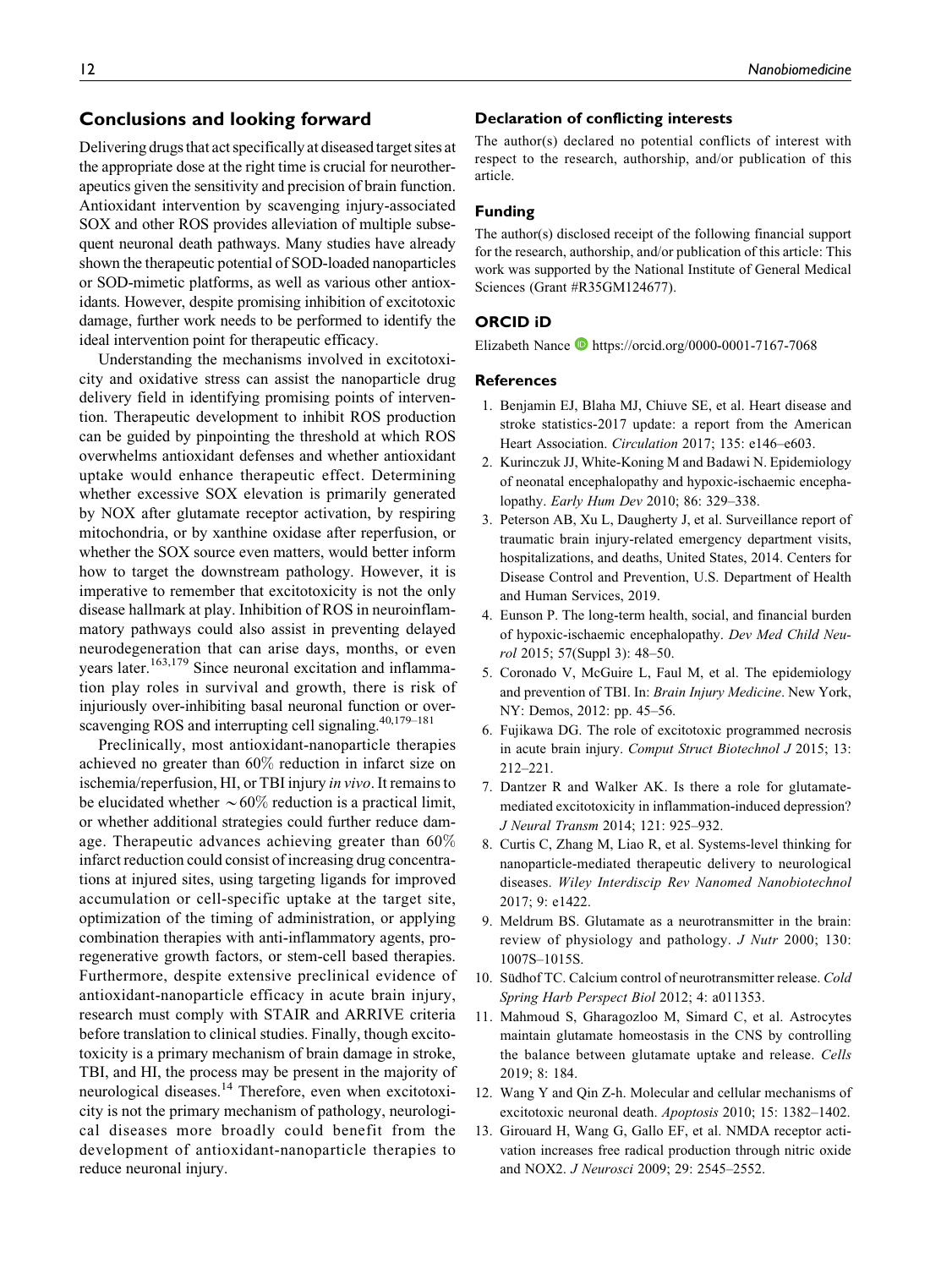- 14. Lewerenz J and Maher P. Chronic glutamate toxicity in neurodegenerative diseases—What is the evidence? Front Neurosci 2015; 9: 469.
- 15. Swanson RA, Farrell K and Simon RP. Acidosis causes failure of astrocyte glutamate uptake during hypoxia. J Cereb Blood Flow Metab 1995; 15: 417–424.
- 16. Veenith T, Goon SS and Burnstein RM. Molecular mechanisms of traumatic brain injury: the missing link in management. World J Emerg Surg 2009; 4: 7.
- 17. Kaur P and Sharma S. Recent advances in pathophysiology of traumatic brain injury. Curr Neuropharmacol 2018; 16: 1224–1238.
- 18. Fellman V and Raivio KO. Reperfusion injury as the mechanism of brain damage after perinatal asphyxia. Pediatr Res 1997; 41: 599–606.
- 19. Dong X-X, Wang Y and Qin Z-H. Molecular mechanisms of excitotoxicity and their relevance to pathogenesis of neurodegenerative diseases. Acta Pharmacol Sin 2009; 30: 379–387.
- 20. Hackett JT and Ueda T. Glutamate release. Neurochem Res 2015; 40: 2443–2460.
- 21. Leaw B, Nair S, Lim R, et al. Mitochondria, bioenergetics and excitotoxicity: new therapeutic targets in perinatal brain injury. Front Cell Neurosci 2017; 11: 199.
- 22. Brookes PS, Yoon Y, Robotham JL, et al. Calcium, ATP, and ROS: a mitochondrial love-hate triangle. Am J Physiol Cell Physiol 2004; 287: C817–C833.
- 23. Dikalov S, Nazarewicz R, Panov A, et al. Crosstalk between mitochondrial ROS and NADPH oxidases in cardiovascular and degenerative diseases: application of mitochondria-targeted antioxidants. Free Radic Biol Med 2011; 51: S85–S86.
- 24. Nazarewicz RR, Dikalova AE, Bikineyeva A, et al. Nox2 as a potential target of mitochondrial superoxide and its role in endothelial oxidative stress. Am J Physiol Heart Circ Physiol 2013; 305: H1131–H1140.
- 25. Joseph LC, Barca E, Subramanyam P, et al. Inhibition of NAPDH oxidase 2 (NOX2) prevents oxidative stress and mitochondrial abnormalities caused by saturated fat in cardiomyocytes. PLoS One 2016; 11(1): e0145750.
- 26. Silva GB and Garvin JL. Rac1 mediates NaCl-induced superoxide generation in the thick ascending limb. Am J Physiol Renal Physiol 2010; 298: F421–F425.
- 27. Landmesser U, Dikalov S, Price SR, et al. Oxidation of tetrahydrobiopterin leads to uncoupling of endothelial cell nitric oxide synthase in hypertension. J Clin Investig 2003; 111: 1201–1209.
- 28. Alper G, Girgin FK, Ozgönül M, et al. MAO inhibitors and oxidant stress in aging brain tissue. Eur Neuropsychopharmacol 1999; 9: 247–252.
- 29. Atlante A, Gagliardi S, Minervini G, et al. Glutamate neurotoxicity in rat cerebellar granule cells: a major role for xanthine oxidase in oxygen radical formation. J Neurochem 1997; 68: 2038–2045.
- 30. Wu M-Y, Yiang G-T, Liao W-T, et al. Current mechanistic concepts in ischemia and reperfusion injury. Cell Physiol Biochem 2018; 46: 1650–1667.
- 31. Beckman JS and Koppenol WH. Nitric oxide, superoxide, and peroxynitrite: the good, the bad, and ugly. Am J Physiol 1996; 271: C1424–C1437.
- 32. Kahraman S, Siegel A, Polster BM, et al. Permeability transition pore-dependent and PARP-mediated depletion of neuronal pyridine nucleotides during anoxia and glucose deprivation. J Bioenerg Biomembr 2015; 47: 53–61.
- 33. Adam-Vizi V and Starkov AA. Calcium and mitochondrial reactive oxygen species generation: how to read the facts. J Alzheimers Dis 2010; 20(Suppl 2): S413–S426.
- 34. Kowaltowski AJ, Castilho RF and Vercesi AE. Mitochondrial permeability transition and oxidative stress. FEBS Lett 2001; 495: 12–15.
- 35. Morciano G, Giorgi C, Bonora M, et al. Molecular identity of the mitochondrial permeability transition pore and its role in ischemia-reperfusion injury. J Mol Cell Cardiol 2015; 78: 142–153.
- 36. Qin YY, Li M, Feng X, et al. Combined NADPH and the NOX inhibitor apocynin provides greater anti-inflammatory and neuroprotective effects in a mouse model of stroke. Free Radic Biol Med 2017; 104: 333–345.
- 37. Duchen MR. Mitochondria and calcium: from cell signalling to cell death. J Physiol 2000; 529(Pt 1): 57–68.
- 38. Zorov DB, Juhaszova M and Sollott SJ. Mitochondrial reactive oxygen species (ROS) and ROS-induced ROS release. Physiol Rev 2014; 94: 909–950.
- 39. Mander PK, Jekabsone A and Brown GC. Microglia proliferation is regulated by hydrogen peroxide from NADPH oxidase. J Immunol 2006; 176: 1046–1052.
- 40. Veal E and Day A. Hydrogen peroxide as a signaling molecule. New Rochelle, NY: Mary Ann Liebert, Inc, 2011.
- 41. Joseph A, Wood T, Chen C-C, et al. Curcumin-loaded polymeric nanoparticles for neuroprotection in neonatal rats with hypoxic-ischemic encephalopathy. Nano Res 2018; 11: 5670–5688.
- 42. Haroon E, Chen X, Li Z, et al. Increased inflammation and brain glutamate define a subtype of depression with decreased regional homogeneity, impaired network integrity, and anhedonia. Transl Psychiatry 2018; 8: 1–11.
- 43. McGeer PL and McGeer EG. Inflammation and neurodegeneration in Parkinson's disease. Parkinsonism Relat Disord 2004; 10: S3–S7.
- 44. Ceulemans A-G, Zgavc T, Kooijman R, et al. The dual role of the neuroinflammatory response after ischemic stroke: modulatory effects of hypothermia. J Neuroinflamm 2010; 7: 74.
- 45. Liu F and Mccullough LD. Inflammatory responses in hypoxic ischemic encephalopathy. Acta Pharmacol Sin 2013; 34: 1121–1130.
- 46. Kumar A and Loane DJ. Neuroinflammation after traumatic brain injury: opportunities for therapeutic intervention. Brain Behav Immun 2012; 26: 1191–1201.
- 47. Zou H, Brayer SW, Hurwitz M, et al. Neuroprotective, neuroplastic, and neurobehavioral effects of daily treatment with levetiracetam in experimental traumatic brain injury. Neurorehabil Neural Repair 2013; 27: 878–888.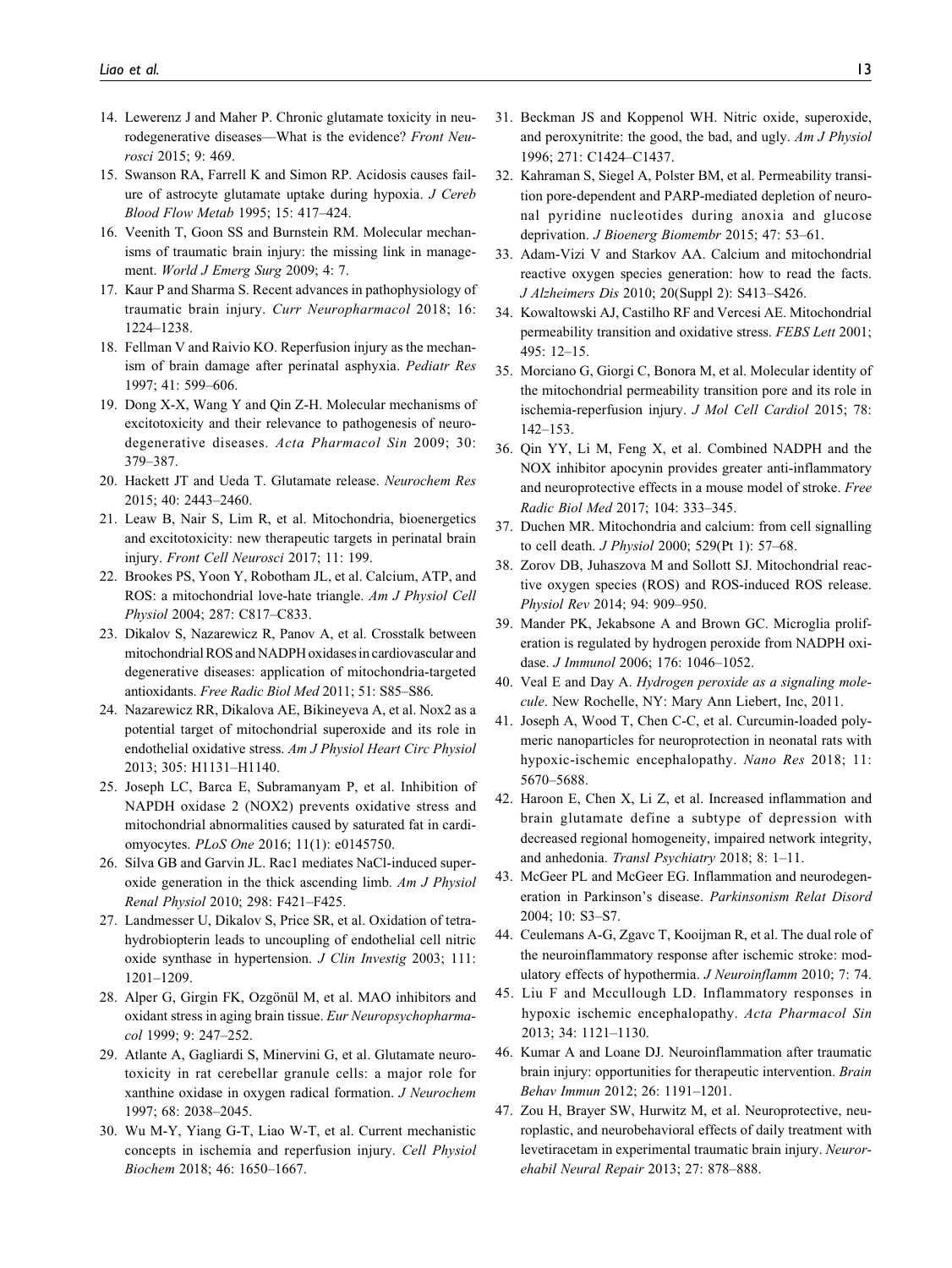- 48. Shetty AK. Prospects of levetiracetam as a neuroprotective drug against status epilepticus, traumatic brain injury, and stroke. Front Neurol 2013; 4: 172.
- 49. Ikonomidou C and Turski L. Why did NMDA receptor antagonists fail clinical trials for stroke and traumatic brain injury? Lancet Neurol 2002; 1: 383–386.
- 50. Lee SG, Su ZZ, Emdad L, et al. Mechanism of ceftriaxone induction of excitatory amino acid transporter-2 expression and glutamate uptake in primary human astrocytes. J Biol Chem 2008; 283: 13116–13123.
- 51. Lin CL, Kong Q, Cuny GD, et al. Glutamate transporter EAAT2: a new target for the treatment of neurodegenerative diseases. Future Med Chem 2012; 4: 1689–1700.
- 52. Vermeij JD, Westendorp WF, Roos YB, et al. Preventive ceftriaxone in patients with stroke treated with intravenous thrombolysis: post hoc analysis of the preventive antibiotics in stroke study. Cerebrovasc Dis 2016; 42: 361–369.
- 53. Goodrich GS, Kabakov AY, Hameed MQ, et al. Ceftriaxone treatment after traumatic brain injury restores expression of the glutamate transporter, GLT-1, reduces regional gliosis, and reduces post-traumatic seizures in the rat. J Neurotrauma 2013; 30: 1434–1441.
- 54. Cook DJ, Teves L and Tymianski M. Treatment of stroke with a PSD-95 inhibitor in the gyrencephalic primate brain. Nature 2012; 483: 213–217.
- 55. Sun HS, Doucette TA, Liu Y, et al. Effectiveness of PSD95 inhibitors in permanent and transient focal ischemia in the rat. Stroke 2008; 39: 2544–2553.
- 56. Xu B, Xiao AJ, Chen W, et al. Neuroprotective effects of a PSD-95 inhibitor in neonatal hypoxic-ischemic brain injury. Mol Neurobiol 2016; 53: 5962–5970.
- 57. Sup SJ, Green BG and Grant SK. 2-Iminobiotin is an inhibitor of nitric oxide synthases. Biochem Biophys Res Commun 1994; 204: 962–968.
- 58. Bjorkman ST, Ireland Z, Fan X, et al. Short-term doseresponse characteristics of 2-iminobiotin immediately postinsult in the neonatal piglet after hypoxia–ischemia. Stroke 2013; 44: 809–811.
- 59. Leufkens PW. 2-iminobiotin formulations and uses thereof. Google Patents, 2015.
- 60. Vitecek J, Lojek A, Valacchi G, et al. Arginine-based inhibitors of nitric oxide synthase: therapeutic potential and challenges. Mediators Inflamm 2012; 2012: 318087.
- 61. Taheraghdam AA, Sharifipour E, Pashapour A, et al. Allopurinol as a preventive contrivance after acute ischemic stroke in patients with a high level of serum uric acid: a randomized, controlled trial. Med Princ Pract 2014; 23: 134–139.
- 62. Rodriguez-Fanjul J, Duran Fernandez-Feijoo C, Lopez-Abad M, et al. Neuroprotection with hypothermia and allopurinol in an animal model of hypoxic-ischemic injury: Is it a gender question? *PLoS One* 2017; 12: e0184643.
- 63. Choi BY, Jang BG, Kim JH, et al. Prevention of traumatic brain injury-induced neuronal death by inhibition of NADPH oxidase activation. Brain Res 2012; 1481: 49–58.
- 64. Tang XN, Cairns B, Cairns N, et al. Apocynin improves outcome in experimental stroke with a narrow dose range. Neuroscience 2008; 154: 556–562.
- 65. Ainsley Dean PJ, Arikan G, Opitz B, et al. Potential for use of creatine supplementation following mild traumatic brain injury. Concussion 2017; 2: CNC34.
- 66. Lopez-Viota J, Mandal S, Delgado AV, et al. Electrophoretic characterization of gold nanoparticles functionalized with human serum albumin (HSA) and creatine. *J Colloid Inter*face Sci 2009; 332: 215–223.
- 67. Dolan E, Gualano B and Rawson ES. Beyond muscle: the effects of creatine supplementation on brain creatine, cognitive processing, and traumatic brain injury. Eur J Sport Sci 2019; 19: 1–14.
- 68. Won SJ, Choi BY, Yoo BH, et al. Prevention of traumatic brain injury-induced neuron death by intranasal delivery of nicotinamide adenine dinucleotide. J Neurotrauma 2012; 29: 1401–1409.
- 69. Elizabeth Nance MM. Nanoparticles for biomedical applications. In: Chung EJ, Leon L and Rinaldi C (eds) Chapter 7— Challenges and barriers. Amsterdam: Elsevier, 2019, pp. 89–107.
- 70. Frohlich E. The role of surface charge in cellular uptake and cytotoxicity of medical nanoparticles. Int J Nanomedicine 2012; 7: 5577–5591.
- 71. Li SD and Huang L. Nanoparticles evading the reticuloendothelial system: role of the supported bilayer. Biochim Biophys Acta 2009; 1788: 2259–2266.
- 72. Dziubla TD, Karim A and Muzykantov VR. Polymer nanocarriers protecting active enzyme cargo against proteolysis. J Control Release 2005; 102: 427–439.
- 73. Eijsink VG, Gaseidnes S, Borchert TV, et al. Directed evolution of enzyme stability. Biomol Eng 2005; 22: 21–30.
- 74. Lahari C, Jasti LS, Fadnavis NW, et al. Adsorption induced enzyme denaturation: the role of polymer hydrophobicity in adsorption and denaturation of alpha-chymotrypsin on allyl glycidyl ether (AGE)-ethylene glycol dimethacrylate (EGDM) copolymers. Langmuir 2010; 26: 1096–1106.
- 75. Nance E, Timbie K, Miller GW, et al. Non-invasive delivery of stealth, brain-penetrating nanoparticles across the bloodbrain barrier using MRI-guided focused ultrasound. J Control Release 2014; 189: 123–132.
- 76. Pardridge WM. The blood-brain barrier: bottleneck in brain drug development. NeuroRx 2005; 2: 3–14.
- 77. Chodobski A, Zink BJ and Szmydynger-Chodobska J. Bloodbrain barrier pathophysiology in traumatic brain injury. Transl Stroke Res 2011; 2: 492–516.
- 78. Jiang X, Andjelkovic AV, Zhu L, et al. Blood-brain barrier dysfunction and recovery after ischemic stroke. Prog Neurobiol 2018; 163–164: 144–171.
- 79. Moretti R, Pansiot J, Bettati D, et al. Blood-brain barrier dysfunction in disorders of the developing brain. Front Neurosci 2015; 9: 40.
- 80. Sivandzade F, Alqahtani F and Cucullo L. Traumatic brain injury and blood–brain barrier (BBB): underlying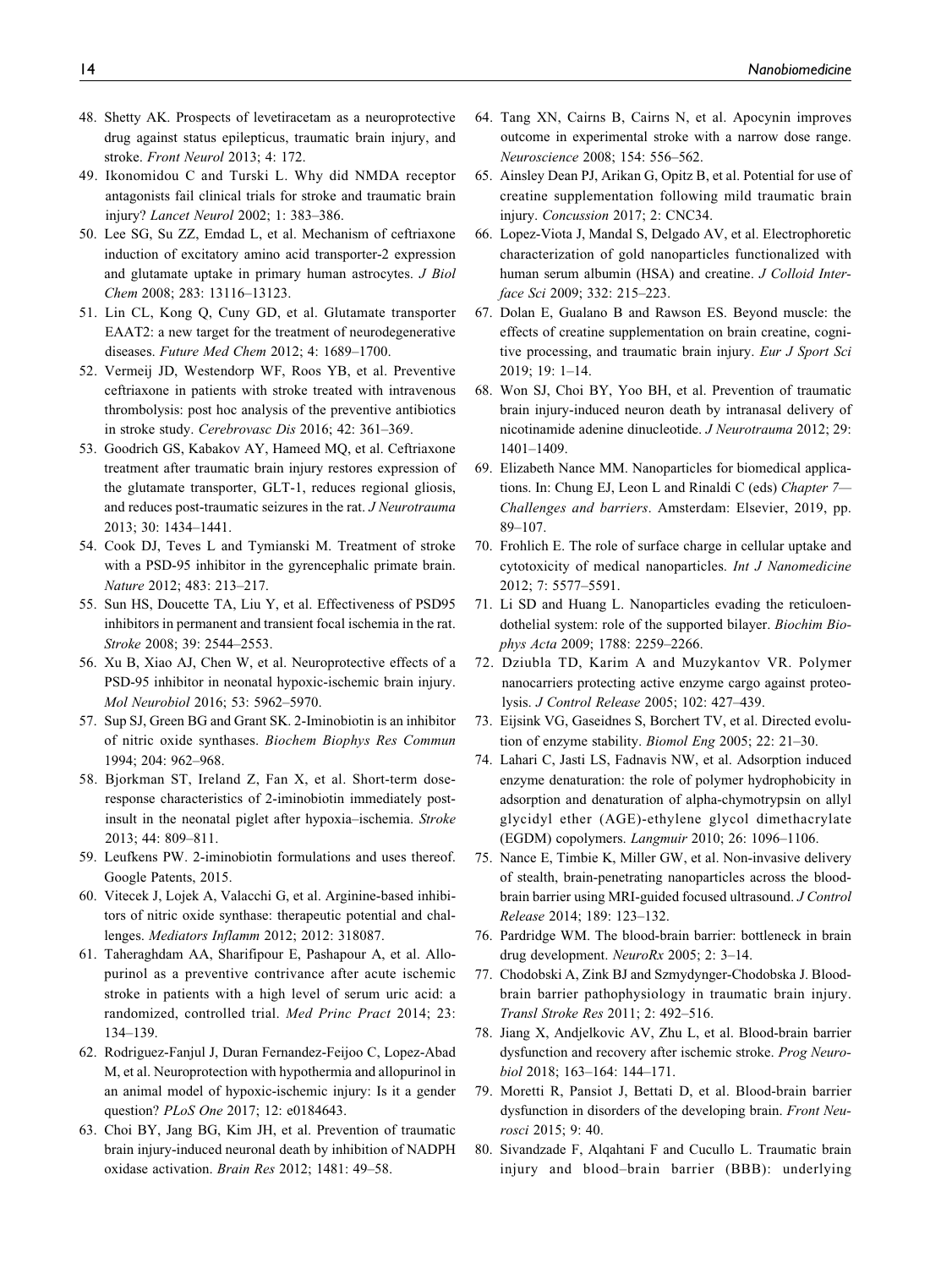pathophysiological mechanisms and the influence of cigarette smoking as a premorbid condition. *Int J Mol Sci* 2020; 21: 2721.

- 81. Schinkel AH. P-Glycoprotein, a gatekeeper in the blood-brain barrier. Adv Drug Deliv Rev 1999; 36: 179–194.
- 82. Strazielle N and Ghersi-Egea JF. Efflux transporters in bloodbrain interfaces of the developing brain. Front Neurosci 2015; 9: 21.
- 83. Kreuter J, Shamenkov D, Petrov V, et al. Apolipoproteinmediated transport of nanoparticle-bound drugs across the blood-brain barrier. J Drug Target 2002; 10: 317–325.
- 84. Blanco E, Shen H and Ferrari M. Principles of nanoparticle design for overcoming biological barriers to drug delivery. Nat Biotechnol 2015; 33: 941–951.
- 85. Nowak M, Brown TD, Graham A, et al. Size, shape, and flexibility influence nanoparticle transport across brain endothelium under flow. Bioeng Transl Med 2019; 5: e10153.
- 86. Yellepeddi VK, Joseph A and Nance E. Pharmacokinetics of nanotechnology-based formulations in pediatric populations. Adv Drug Deliv Rev 2019; 151–152: 44–55.
- 87. Zhang C, Nance EA, Mastorakos P, et al. Convection enhanced delivery of cisplatin-loaded brain penetrating nanoparticles cures malignant glioma in rats. J Control Release 2017; 263: 112–119.
- 88. Nance EA, Woodworth GF, Sailor KA, et al. A dense poly(ethylene glycol) coating improves penetration of large polymeric nanoparticles within brain tissue. Sci Transl Med 2012; 4: 149ra119.
- 89. Patel PJ, Acharya NS and Acharya SR. Development and characterization of glutathione-conjugated albumin nanoparticles for improved brain delivery of hydrophilic fluorescent marker. Drug Deliv 2013; 20: 143–155.
- 90. Mei T, Kim A, Vong LB, et al. Encapsulation of tissue plasminogen activator in pH-sensitive self-assembled antioxidant nanoparticles for ischemic stroke treatment—synergistic effect of thrombolysis and antioxidant. Biomaterials 2019; 215: 119209.
- 91. Wu W, Luo L, Wang Y, et al. Endogenous pH-responsive nanoparticles with programmable size changes for targeted tumor therapy and imaging applications. Theranostics 2018; 8: 3038–3058.
- 92. Kulkarni PS, Haldar MK, Nahire RR, et al. Mmp-9 responsive PEG cleavable nanovesicles for efficient delivery of chemotherapeutics to pancreatic cancer. Mol Pharm 2014; 11: 2390–2399.
- 93. Cho H, Bae J, Garripelli VK, et al. Redox-sensitive polymeric nanoparticles for drug delivery. Chem Commun (Camb) 2012; 48: 6043–6045.
- 94. Fisher DG and Price RJ. Recent advances in the use of focused ultrasound for magnetic resonance image-guided therapeutic nanoparticle delivery to the central nervous system. Front Pharmacol 2019; 10: 1348.
- 95. Geho DH, Jones CD, Petricoin EF, et al. Nanoparticles: potential biomarker harvesters. Curr Opin Chem Biol 2006; 10: 56–61.
- 96. Chinen AB, Guan CM, Ferrer JR, et al. Nanoparticle probes for the detection of cancer biomarkers, cells, and tissues by fluorescence. Chem Rev 2015; 115: 10530–10574.
- 97. Reddy MK, Wu L, Kou W, et al. Superoxide dismutaseloaded PLGA nanoparticles protect cultured human neurons under oxidative stress. Appl Biochem Biotechnol 2008; 151: 565–577.
- 98. Reddy MK and Labhasetwar V. Nanoparticle-mediated delivery of superoxide dismutase to the brain: an effective strategy to reduce ischemia-reperfusion injury. FASEB J 2009; 23: 1384–1395.
- 99. Yun X, Maximov VD, Yu J, et al. Nanoparticles for targeted delivery of antioxidant enzymes to the brain after cerebral ischemia and reperfusion injury. J Cereb Blood Flow Metab 2013; 33: 583–592.
- 100. Stanimirovic DB, Markovic M, Micic DV, et al. Liposomeentrapped superoxide dismutase reduces ischemia/reperfusion 'oxidative stress' in gerbil brain. Neurochem Res 1994; 19: 1473–1478.
- 101. Imaizumi S, Woolworth V, Fishman RA, et al. Liposomeentrapped superoxide dismutase reduces cerebral infarction in cerebral ischemia in rats. Stroke 1990; 21: 1312–1317.
- 102. Chan PH, Longar S and Fishman RA. Protective effects of liposome-entrapped superoxide dismutase on posttraumatic brain edema. Ann Neurol 1987; 21: 540–547.
- 103. Jiang Y, Arounleut P, Rheiner S, et al. SOD1 nanozyme with reduced toxicity and MPS accumulation. J Control Release 2016; 231: 38–49.
- 104. Manickam DS, Brynskikh AM, Kopanic JL, et al. Welldefined cross-linked antioxidant nanozymes for treatment of ischemic brain injury. J Control Release 2012; 162: 636–645.
- 105. Liao R, Wood TR and Nance E. Superoxide dismutase reduces monosodium glutamate-induced injury in an organotypic whole hemisphere brain slice model of excitotoxicity. J Biol Eng 2020; 14: 3.
- 106. Haney MJ, Zhao Y, Li S, et al. Cell-mediated transfer of catalase nanoparticles from macrophages to brain endothelial, glial and neuronal cells. Nanomedicine (Lond) 2011; 6: 1215–1230.
- 107. Singhal A, Morris VB, Labhasetwar V, et al. Nanoparticlemediated catalase delivery protects human neurons from oxidative stress. Cell Death Dis 2013; 4: e903.
- 108. Zhang C, Ling CL, Pang L, et al. Direct macromolecular drug delivery to cerebral ischemia area using neutrophilmediated nanoparticles. Theranostics 2017; 7: 3260–3275.
- 109. Petro M, Jaffer H, Yang J, et al. Tissue plasminogen activator followed by antioxidant-loaded nanoparticle delivery promotes activation/mobilization of progenitor cells in infarcted rat brain. Biomaterials 2016; 81: 169–180.
- 110. Lutton EM, Razmpour R, Andrews AM, et al. Acute administration of catalase targeted to ICAM-1 attenuates neuropathology in experimental traumatic brain injury. Sci Rep 2017; 7: 3846.
- 111. Islam MN, Zhang M and Adhikari B. The inactivation of enzymes by ultrasound—a review of potential mechanisms. Food Rev Int 2014; 30: 1–21.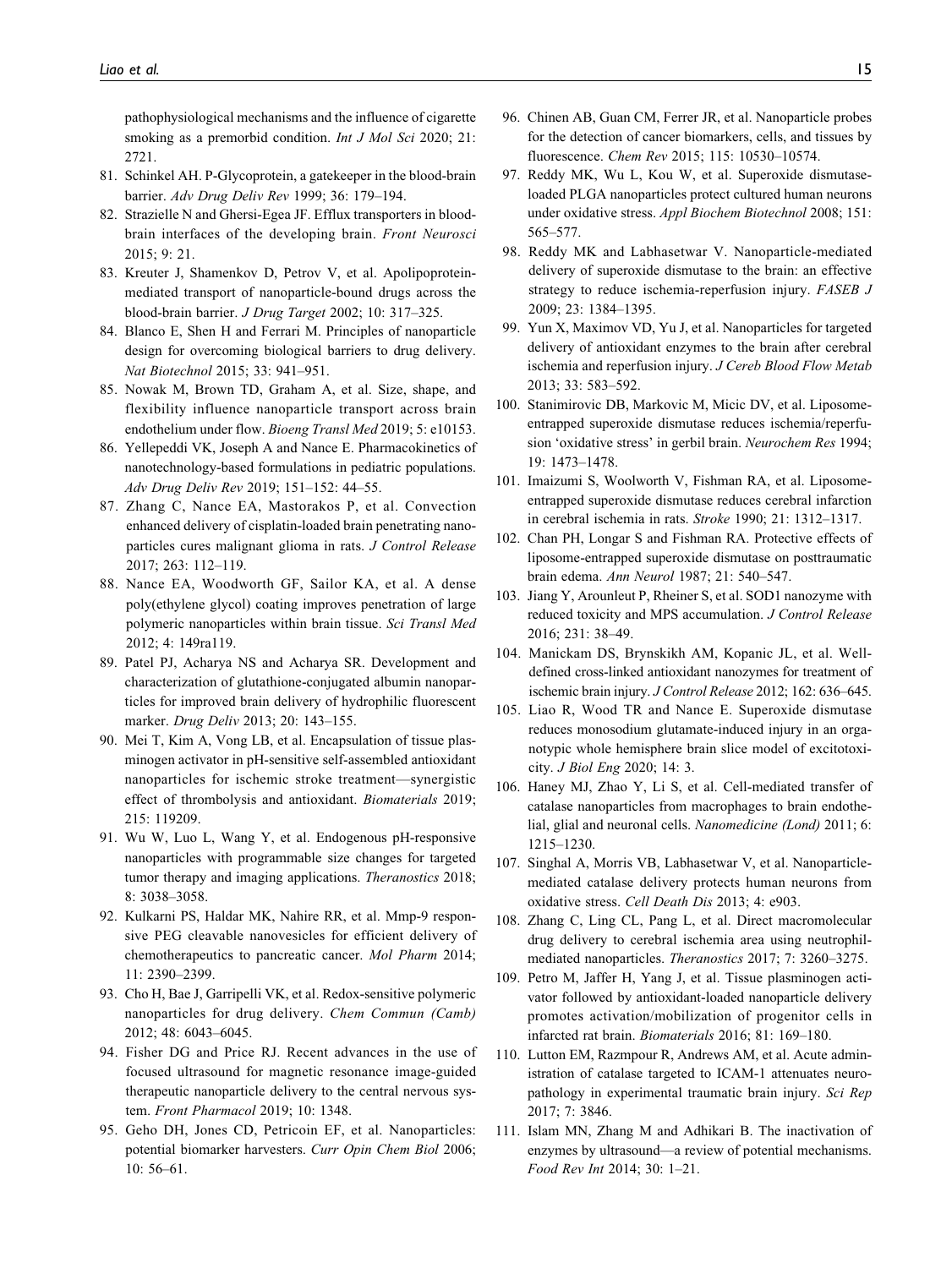- 112. van de Weert M, Hennink WE and Jiskoot W. Protein instability in poly(lactic-co-glycolic acid) microparticles. Pharm Res 2000; 17: 1159–1167.
- 113. Yu M, Wu J, Shi J, et al. Nanotechnology for protein delivery: overview and perspectives. J Control Release 2016; 240: 24–37.
- 114. Liao R, Pon J, Chungyoun M, et al. Enzymatic protection and biocompatibility screening of enzyme-loaded polymeric nanoparticles for neurotherapeutic applications. Biomaterials 2020; 257: 120238.
- 115. Valgimigli L, Baschieri A and Amorati R. Antioxidant activity of nanomaterials. J Mater Chem B 2018; 6: 2036–2051.
- 116. Takamiya M, Miyamoto Y, Yamashita T, et al. Strong neuroprotection with a novel platinum nanoparticle against ischemic stroke- and tissue plasminogen activator-related brain damages in mice. Neuroscience 2012; 221: 47–55.
- 117. Rzigalinski BA, Carfagna CS and Ehrich M. Cerium oxide nanoparticles in neuroprotection and considerations for efficacy and safety. Wiley Interdiscip Rev Nanomed Nanobiotechnol 2017; 9. DOI: 10.1002/wnan.1444.
- 118. Kim CK, Kim T, Choi IY, et al. Ceria nanoparticles that can protect against ischemic stroke. Angew Chem Int Ed Engl 2012; 51: 11039–11043.
- 119. He L, Huang G, Liu H, et al. Highly bioactive zeolitic imidazolate framework-8–capped nanotherapeutics for efficient reversal of reperfusion-induced injury in ischemic stroke. Sci Adv 2020; 6: eaay9751.
- 120. Estevez A and Erlichman J.Cerium oxide nanoparticles for the treatment of neurological oxidative stress diseases. In: Andreescu S and Hepel M (eds) Oxidative stress: diagnostics, prevention, and therapy. Washington, DC: ACS Publications, 2011, pp. 255–288.
- 121. Singh N, Cohen CA and Rzigalinski BA. Treatment of neurodegenerative disorders with radical nanomedicine. Ann NY Acad Sci 2007; 1122: 219–230.
- 122. Schubert D, Dargusch R, Raitano J, et al. Cerium and yttrium oxide nanoparticles are neuroprotective. Biochem Biophys Res Commun 2006; 342: 86–91.
- 123. Zha YY, Yang B, Tang ML, et al. Concentration-dependent effects of fullerenol on cultured hippocampal neuron viability. Int J Nanomedicine 2012; 7: 3099–3109.
- 124. Lin AM, Fang SF, Lin SZ, et al. Local carboxyfullerene protects cortical infarction in rat brain. Neurosci Res 2002; 43: 317–321.
- 125. Djordjevic A, Srdjenovic B, Seke M, et al. Review of synthesis and antioxidant potential of fullerenol nanoparticles. J Nanomater 2015; 2015. DOI: 10.1155/2015/567073.
- 126. Kim YO, Kim HJ and Kim SK. Neuroprotective effects of hydroxyfullerene in rats subjected to global cerebral ischemia. Mol Cell Toxic 2008; 4(3): 218–223.
- 127. Vani JR, Mohammadi MT, Foroshani MS, et al. Polyhydroxylated fullerene nanoparticles attenuate brain infarction and oxidative stress in rat model of ischemic stroke. EXCLI J 2016; 15: 378–390.
- 128. Samuel EL, Marcano DC, Berka V, et al. Highly efficient conversion of superoxide to oxygen using hydrophilic carbon clusters. Proc Natl Acad Sci USA 2015; 112: 2343–2348.
- 129. Huq R, Samuel EL, Sikkema WK, et al. Preferential uptake of antioxidant carbon nanoparticles by T lymphocytes for immunomodulation. Sci Rep 2016; 6: 33808.
- 130. Nilewski LG, Sikkema WK, Kent TA, et al. Carbon nanoparticles and oxidative stress: Could an injection stop brain damage in minutes? Nanomedicine (Lond) 2015; 10: 1677–1679.
- 131. Fabian RH, Derry PJ, Rea HC, et al. Efficacy of novel carbon nanoparticle antioxidant therapy in a severe model of reversible middle cerebral artery stroke in acutely hyperglycemic rats. Front Neurol 2018; 9: 199.
- 132. Bitner BR, Marcano DC, Berlin JM, et al. Antioxidant carbon particles improve cerebrovascular dysfunction following traumatic brain injury. ACS Nano 2012; 6: 8007–8014.
- 133. Carlander U, Moto TP, Desalegn AA, et al. Physiologically based pharmacokinetic modeling of nanoceria systemic distribution in rats suggests dose- and route-dependent biokinetics. Int J Nanomedicine 2018; 13: 2631–2646.
- 134. Hendrickson O, Zherdev A, Gmoshinskii I, et al. Fullerenes: in vivo studies of biodistribution, toxicity, and biological action. Nanotechnol Russ 2014; 9: 601–617.
- 135. Bond WS and Rex TS. Evidence that erythropoietin modulates neuroinflammation through differential action on neurons, astrocytes, and microglia. Front Immunol 2014; 5: 523.
- 136. Katavetin P, Tungsanga K, Eiam-Ong S, et al. Antioxidative effects of erythropoietin. Kidney Int Suppl 2007; 72(Suppl 107): S10–S15. DOI: 10.1038/sj.ki.5002482.
- 137. Bailey DM, Lundby C, Berg RM, et al. On the antioxidant properties of erythropoietin and its association with the oxidative-nitrosative stress response to hypoxia in humans. Acta Physiol (Oxf) 2014; 212: 175–187.
- 138. Chen H, Spagnoli F, Burris M, et al. Nanoerythropoietin is 10-times more effective than regular erythropoietin in neuroprotection in a neonatal rat model of hypoxia and ischemia. Stroke 2012; 43: 884–887.
- 139. Dai W, Wang H, Fang J, et al. Curcumin provides neuroprotection in model of traumatic brain injury via the Nrf2- ARE signaling pathway. Brain Res Bull 2018; 140: 65–71.
- 140. Miao Y, Zhao S, Gao Y, et al. Curcumin pretreatment attenuates inflammation and mitochondrial dysfunction in experimental stroke: the possible role of Sirt1 signaling. Brain Res Bull 2016; 121: 9–15.
- 141. Liu Z, Ran Y, Huang S, et al. Curcumin protects against ischemic stroke by titrating microglia/macrophage polarization. Front Aging Neurosci 2017; 9: 233.
- 142. Kakkar V, Muppu SK, Chopra K, et al. Curcumin loaded solid lipid nanoparticles: an efficient formulation approach for cerebral ischemic reperfusion injury in rats. Eur J Pharm Biopharm 2013; 85: 339–345.
- 143. Ahmad N, Umar S, Ashafaq M, et al. A comparative study of PNIPAM nanoparticles of curcumin, demethoxycurcumin,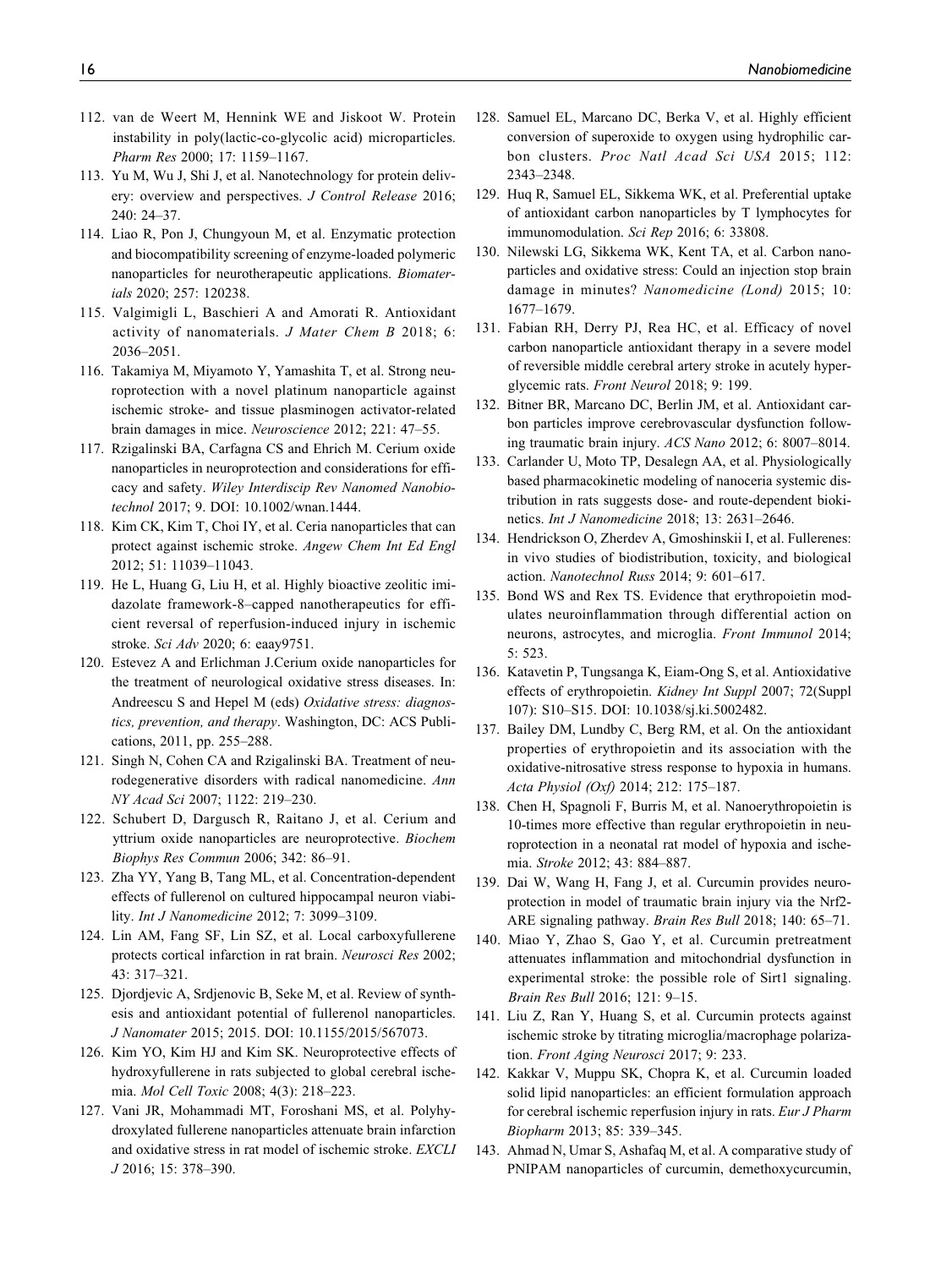and bisdemethoxycurcumin and their effects on oxidative stress markers in experimental stroke. Protoplasma 2013; 250: 1327–1338.

- 144. Liu Y, Ai K, Ji X, et al. Comprehensive insights into the multi-antioxidative mechanisms of melanin nanoparticles and their application to protect brain from injury in ischemic stroke. J Am Chem Soc 2017; 139: 856–862.
- 145. Bavarsad Shahripour R, Harrigan MR and Alexandrov AV. N-acetylcysteine (NAC) in neurological disorders: mechanisms of action and therapeutic opportunities. Brain Behav 2014; 4: 108–122.
- 146. Nance E, Porambo M, Zhang F, et al. Systemic dendrimerdrug treatment of ischemia-induced neonatal white matter injury. J Control Release 2015; 214: 112–120.
- 147. Cunha RA. Neuroprotection by adenosine in the brain: from A(1) receptor activation to A (2A) receptor blockade. Purinergic Signal 2005; 1: 111–134.
- 148. Rouquette M, Lepetre-Mouelhi S, Dufrancais O, et al. Squalene-adenosine nanoparticles: ligands of adenosine receptors or adenosine prodrug? J Pharmacol Exp Ther 2019; 369: 144–151.
- 149. Gaudin A, Yemisci M, Eroglu H, et al. Squalenoyl adenosine nanoparticles provide neuroprotection after stroke and spinal cord injury. Nat Nanotechnol 2014; 9: 1054-1062.
- 150. Lu X, Dong J, Zheng D, et al. Reperfusion combined with intraarterial administration of resveratrol-loaded nanoparticles improved cerebral ischemia–reperfusion injury in rats. Nanomedicine 2020; 28: 102208.
- 151. Kumar PP, Nainita MK, Tarun AS, et al. Cerebroprotective potential of hesperidin nanoparticles against bilateral common carotid artery occlusion reperfusion injury in rats and in silico approaches. Neurotox Res 2020; 37: 264–274.
- 152. Kusaka T, Matsuura S, Fujikawa Y, et al. Relationship between cerebral interstitial levels of amino acids and phosphorylation potential during secondary energy failure in hypoxic-ischemic newborn piglets. Pediatr Res 2004; 55: 273–279.
- 153. Dietrich WD and Bramlett HM. Therapeutic hypothermia and targeted temperature management for traumatic brain injury: experimental and clinical experience. Brain Circ 2017; 3: 186–198.
- 154. Wassink G, Davidson JO, Dhillon SK, et al. Therapeutic hypothermia in neonatal hypoxic-ischemic encephalopathy. Curr Neurol Neurosci Rep 2019; 19: 2.
- 155. Kurisu K and Yenari MA. Therapeutic hypothermia for ischemic stroke; pathophysiology and future promise. Neuropharmacology 2018; 134: 302–309.
- 156. Wassink G, Davidson JO, Lear CA, et al. A working model for hypothermic neuroprotection. J Physiol 2018; 596: 5641–5654.
- 157. Chakkarapani E, Dingley J, Liu X, et al. Xenon enhances hypothermic neuroprotection in asphyxiated newborn pigs. Ann Neurol 2010; 68: 330–341.
- 158. Hobbs C, Thoresen M, Tucker A, et al. Xenon and hypothermia combine additively, offering long-term functional and

histopathologic neuroprotection after neonatal hypoxia/ ischemia. Stroke 2008; 39: 1307–1313.

- 159. Thoresen M, Hobbs CE, Wood T, et al. Cooling combined with immediate or delayed xenon inhalation provides equivalent long-term neuroprotection after neonatal hypoxia–ischemia. J Cereb Blood Flow Metab 2009; 29: 707–714.
- 160. Azzopardi D, Robertson NJ, Bainbridge A, et al. Moderate hypothermia within 6 h of birth plus inhaled xenon versus moderate hypothermia alone after birth asphyxia (TOBY-Xe): a proof-of-concept, open-label, randomised controlled trial. Lancet Neurol 2016; 15: 145–153.
- 161. Thoresen M, Satas S, Puka-Sundvall M, et al. Post-hypoxic hypothermia reduces cerebrocortical release of NO and excitotoxins. Neuroreport 1997; 8: 3359–3362.
- 162. Hassell KJ, Ezzati M, Alonso-Alconada D, et al. New horizons for newborn brain protection: enhancing endogenous neuroprotection. Arch Dis Child Fetal Neonatal Ed 2015; 100: F541–F552.
- 163. Faden AI and Loane DJ. Chronic neurodegeneration after traumatic brain injury: Alzheimer disease, chronic traumatic encephalopathy, or persistent neuroinflammation? Neurotherapeutics 2015; 12: 143–150.
- 164. DeBow SB, Clark DL, MacLellan CL, et al. Incomplete assessment of experimental cytoprotectants in rodent ischemia studies. Can J Neurol Sci 2003; 30: 368–374.
- 165. Galinsky R, Dean JM, Lear CA, et al. In the era of therapeutic hypothermia, how well do studies of perinatal neuroprotection control temperature? Dev Neurosci 2017; 39: 7–22.
- 166. Wood T, Hobbs C, Falck M, et al. Rectal temperature in the first five hours after hypoxia-ischaemia critically affects neuropathological outcomes in neonatal rats. Pediatr Res 2017; 83: 536–544.
- 167. Liedtke WB. Deconstructing mammalian thermoregulation. Proc Natl Acad Sci USA 2017; 114: 1765–1767.
- 168. Morrison SF and Nakamura K. Central neural pathways for thermoregulation. Front Biosci (Landmark Ed) 2011; 16: 74–104.
- 169. Nurse S and Corbett D. Neuroprotection after several days of mild, drug-induced hypothermia. J Cereb Blood Flow Metab 1996; 16: 474–480.
- 170. Rubiano AM, Sanchez AI, Estebanez G, et al. The effect of admission spontaneous hypothermia on patients with severe traumatic brain injury. Injury 2013; 44: 1219–1225.
- 171. Konstantinidis A, Inaba K, Dubose J, et al. The impact of nontherapeutic hypothermia on outcomes after severe traumatic brain injury. J Trauma 2011; 71: 1627–1631.
- 172. Lascarrou JB, Merdji H, Le Gouge A, et al. Targeted temperature management for cardiac arrest with nonshockable rhythm. N Engl J Med 2019; 381: 2327–2337.
- 173. Nielsen N, Wetterslev J, Cronberg T, et al. Targeted temperature management at 33 degrees C versus 36 degrees C after cardiac arrest. N Engl J Med 2013; 369: 2197–2206.